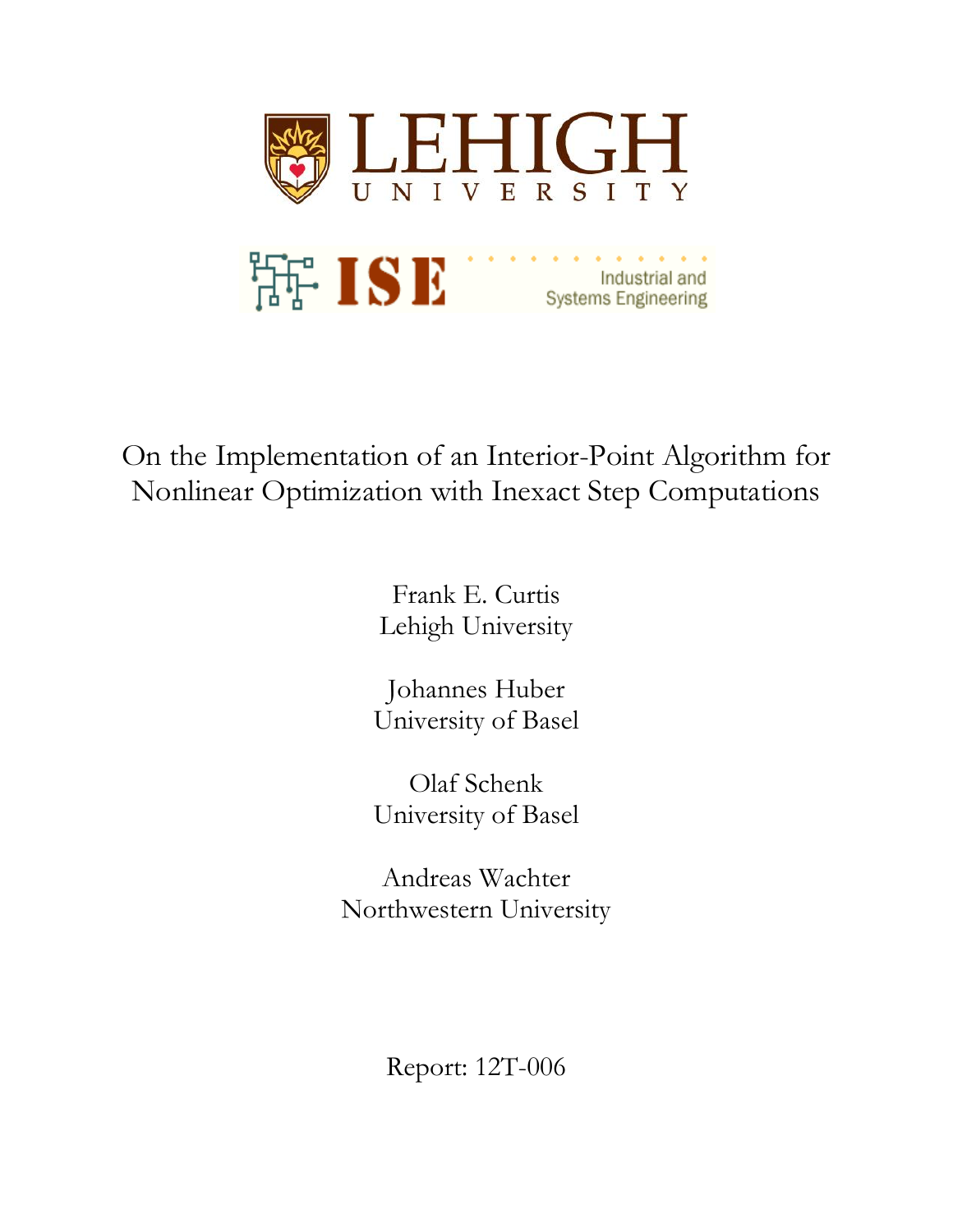# On the Implementation of an Interior-Point Algorithm for Nonlinear Optimization with Inexact Step Computations

Frank E. Curtis · Johannes Huber · Olaf Schenk · Andreas W¨achter

March 27, 2012

Abstract This paper describes a practical implementation of a line-search interiorpoint algorithm for large-scale nonlinear optimization. It is based on the algorithm proposed by Curtis, Schenk, and Wächter [SIAM J. Sci. Comput., 32 (2010), pp. 3447-3475], a method that possesses global convergence guarantees to first-order stationary points with the novel feature that inexact search direction calculations are allowed in order to save computational expense during each iteration. The implementation follows the proposed algorithm, except that additional functionality is included to avoid the explicit computation of a normal step during every iteration. It also contains further enhancements that have not been studied along with the previous theoretical analysis. The implementation has been included in the IPOPT software package paired with an iterative linear system solver and preconditioner provided in the PARDISO software. Numerical results on a large nonlinear optimization test set and two PDE-constrained optimization problems with control and state constraints are presented to illustrate that the implementation is robust and efficient for large-scale applications.

Keywords large-scale optimization, PDE-constrained optimization, interiorpoint methods, nonconvex programming, line search, trust regions, inexact linear system solvers, Krylov subspace methods

Frank E. Curtis

Johannes Huber

Olaf Schenk Department of Mathematics and Computer Science, University of Basel, Basel, Switzerland. E-mail: olaf.schenk@unibas.ch

Andreas Wächter

Department of Industrial Engineering and Management Sciences, Northwestern University, Evanston, IL, USA.

E-mail: andreas.waechter@northwestern.edu

Department of Industrial and Systems Engineering, Lehigh University, Bethlehem, PA, USA. This author was supported by National Science Foundation grant DMS-1016291. E-mail: frank.e.curtis@lehigh.edu

Department of Mathematics and Computer Science, University of Basel, Basel, Switzerland. E-mail: johannes.huber@unibas.ch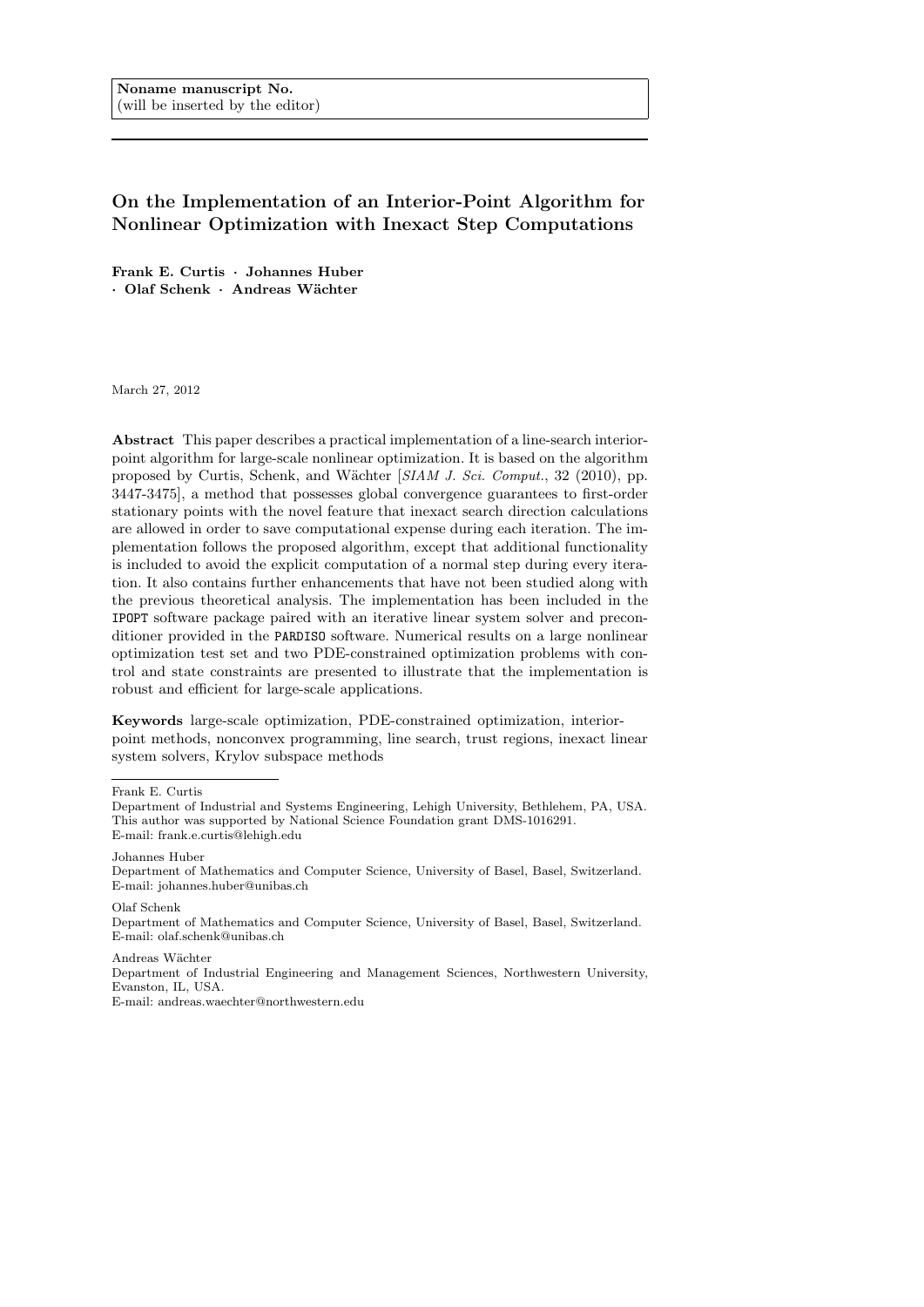Mathematics Subject Classification (2000) 49M05 · 49M15 · 49M37 · 65F10 · 65K05 · 65N22 · 90C06 · 90C26 · 90C30 · 90C51 · 90C90

### 1 Introduction

The techniques described in this paper are motivated by increased interests in the solution of large-scale nonlinear optimization problems. By large-scale, we refer to classes of problems for which contemporary optimization techniques, including most interior-point methods, have proved to be impractical due to large numbers of variables/constraints and significant fill-in during the factorization of derivative matrices. New computationally efficient strategies are needed if such large-scale problems are to be solved realistically in practical situations.

The main purpose of this paper is to describe a practical implementation, including enhanced algorithmic features, for the algorithm proposed and analyzed in [\[20\]](#page-26-0). This algorithm addresses the challenges posed in large-scale nonlinear optimization by employing iterative linear system solvers in place of direct factorization methods when solving the large-scale linear systems involved in an interior-point strategy. Moreover, computational flexibility is greatly increased as inexact search direction calculations are allowed, but controlled sufficiently so that theoretical convergence guarantees are maintained. Our experience has shown that the implementation described in this paper achieves these desirable characteristics.

A prime example of a class of problems for which our techniques may be applicable are those where the constraints involve discretized partial differential equations (PDEs) [\[6,](#page-25-0) [7,](#page-25-1) [12,](#page-25-2) [30\]](#page-26-1). Typical methods for solving these types of problems generally fall into the categories of nonlinear elimination [\[2,](#page-25-3) [5,](#page-25-4) [22,](#page-26-2) [34,](#page-26-3)[50\]](#page-27-0), reduced space  $[28, 29, 31, 38, 46]$  $[28, 29, 31, 38, 46]$  $[28, 29, 31, 38, 46]$  $[28, 29, 31, 38, 46]$  $[28, 29, 31, 38, 46]$  $[28, 29, 31, 38, 46]$ , or full space  $[8, 9, 10, 27, 37]$  $[8, 9, 10, 27, 37]$  $[8, 9, 10, 27, 37]$  $[8, 9, 10, 27, 37]$  $[8, 9, 10, 27, 37]$  $[8, 9, 10, 27, 37]$  techniques. The algorithm discussed in this paper fits into the category of full-space methods, but is unique from many previously proposed approaches in its ability to attain strong theoretical convergence guarantees with great computational flexibility.

We describe our implementation in the context of the generic problem

<span id="page-2-1"></span><span id="page-2-0"></span>
$$
\min_{x \in \mathbb{R}^n} f(x)
$$
  
s.t.  $c_{\mathcal{E}}(x) = 0$   
 $c_{\mathcal{I}}(x) \ge 0,$  (1.1)

where the objective  $f : \mathbb{R}^n \to \mathbb{R}$ , equality constraints  $c_{\mathcal{E}} : \mathbb{R}^n \to \mathbb{R}^p$ , and inequality constraints  $c_{\mathcal{I}} : \mathbb{R}^n \to \mathbb{R}^q$  are assumed to be sufficiently smooth (e.g.,  $C^2$ ). If problem [\(1.1\)](#page-2-0) is infeasible, however, then our algorithm is designed to return an approximate stationary point for the unconstrained problem

$$
\min_{x \in \mathbb{R}^n} \frac{1}{2} \| c_{\mathcal{E}}(x) \|_2^2 + \frac{1}{2} \| \max\{-c_{\mathcal{I}}(x), 0\} \|_2^2 \tag{1.2}
$$

as a certificate of infeasibility. Here, the "max" of vector quantities is to be understood component-wise. A solution to [\(1.2\)](#page-2-1) that does not satisfy the constraints of problem [\(1.1\)](#page-2-0) is known as an infeasible stationary point of the optimization problem.

While the algorithm described in this paper is similar to the one presented in [\[20\]](#page-26-0), we present its implementation here in much more detail. In addition, there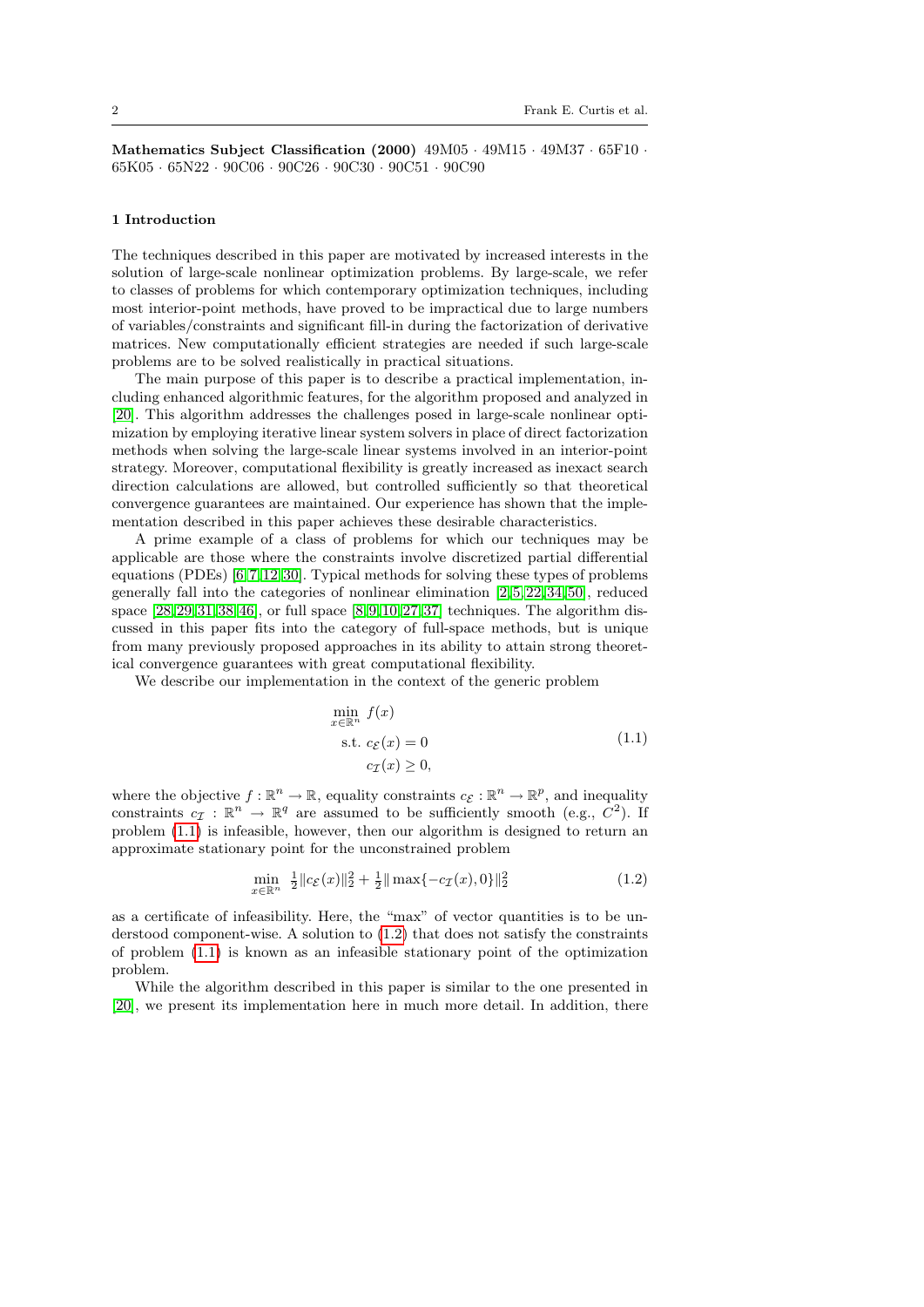are a number of notable differences. The primary difference is the strategy we describe for switching between two potential search computation methods. As described in §[2.2,](#page-5-0) our goal in this strategy is to improve the overall efficiency of the algorithm while still relying on the theoretical convergence guarantees provided by the techniques developed in [\[20\]](#page-26-0). The other main differences include refinements of the implemented termination tests for the iterative linear system solver and Hessian modification strategy, as well as a new adaptive refinement strategy in the preconditioner computation.

The focus of our numerical experiments is the performance of the nonlinear optimization algorithm when an iterative solver is used for the inexact solution of the arising linear systems. We note, however, that in practice it is also extremely important to employ effective preconditioners. For example, in the context of PDEconstrained optimization, advantages can be gained by exploiting spectral properties of discrete differential operators. In our study, we obtain very encouraging results using the general-purpose preconditioner implemented in the PARDISO software package when the algorithm is applied to model PDE-constrained problems; see §[3.4.](#page-14-0) Limitations of this approach are commented on further in §[5.](#page-24-0)

Notation. All norms are considered  $\ell_2$  unless otherwise indicated. A vector composed of stacked subvectors is written in text as an ordered list of subvectors; i.e., by  $(a, b)$ , we mean  $[a^T b^T]^T$ . Parenthesized superscripts (e.g.,  $x^{(i)}$ ) are used to indicate the component of a vector and subscripts are generally used to indicate the current iteration number in an algorithm. We often drop function dependencies once they are defined and, when applicable, apply iteration number information to the function itself; i.e., by  $f_k$ , we mean  $f(x_k)$ .

### <span id="page-3-0"></span>2 Algorithm Description

We motivate and describe our implemented algorithm in this section. The method is based on the series of inexact SQP, Newton, and interior-point algorithms that have been proposed and analyzed in [\[13,](#page-25-8) [14,](#page-25-9) [19,](#page-26-10)[20\]](#page-26-0), though the majority relates to the latest enhancements in [\[20\]](#page-26-0). We begin by describing the basic interior-point framework of the approach, and then discuss at length the major computational component of the algorithm: namely, the search direction calculation. Further specifications and details of our software implementation are provided in §[3](#page-10-0) and §[4.](#page-15-0)

It is important to note that, in the following discussion, we consider scaled derivatives corresponding to the slack variables for the inequality constraints; see  $\gamma(z; \mu)$ ,  $A(z)$ , and  $W(z, \lambda; \mu)$  throughout this section. This results in scaled sets of equations for computing the primal-dual step; i.e., while our focus will be on linear systems for the computation of the pair  $(d_k, \delta_k)$ , the algorithm will follow a search direction  $d_k$  where the components corresponding to the slack variables are scaled as  $\tilde{d}_k^s = \Sigma_k d_k^s$ . Here,  $\Sigma$  is a diagonal scaling matrix that depends on the values of the slack variables s. (See [\[15\]](#page-25-10) for a similar use of a scaled space for the slack variables.) The analysis in [\[20\]](#page-26-0) uses  $\Sigma = S := diag(s)$ , but it is easy to see that the convergence proofs in that paper also hold for  $\Sigma^{(i,i)} = \min\{1, s^{(i)}\}.$ This latter option is used in our implementation as we have experienced it to work better in practice. Following the primal-dual strategy in [\[49\]](#page-27-2), our implementation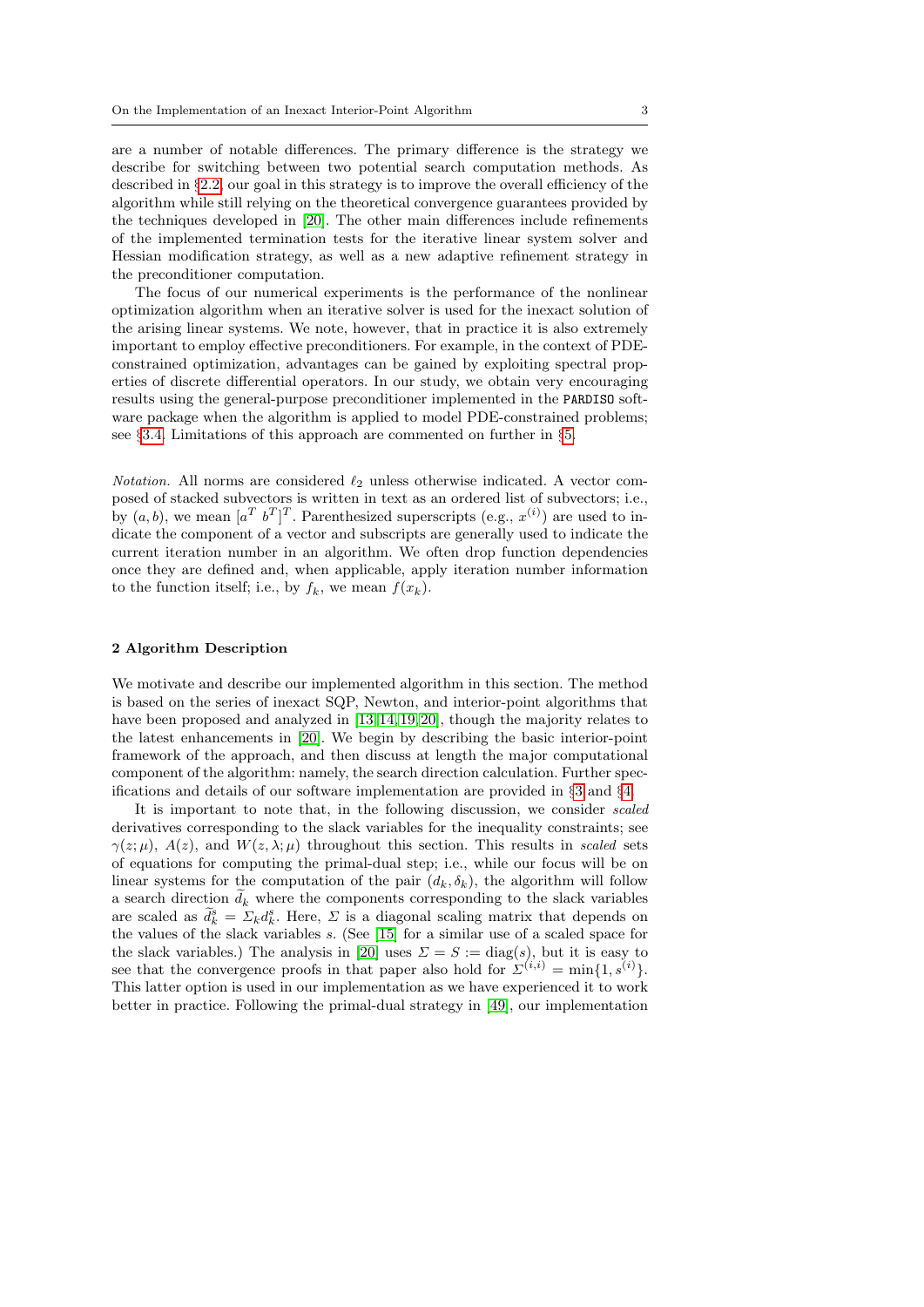<span id="page-4-0"></span>.

also maintains multipliers for the simple bounds on the slack variables. However, for ease of exposition, we suppress discussion of these multipliers until §[3.2.](#page-12-0)

# 2.1 Interior-Point Framework

The framework of the algorithm is a classical interior-point or barrier strategy. Let  $z = (x, s)$  be the primal variables, where  $s \in \mathbb{R}^q$  is a vector of slack variables, and let

$$
\varphi(z;\mu) := f(x) - \mu \sum_{i=1}^{q} \ln s^{(i)} \quad \text{and} \quad c(z) := \begin{bmatrix} c_{\mathcal{E}}(x) \\ c_{\mathcal{I}}(x) - s \end{bmatrix}
$$

For a sequence of barrier parameters  $\mu \downarrow 0$ , problem [\(1.1\)](#page-2-0) is solved through the solution of a sequence of barrier subproblems of the form

$$
\min_{z \in \mathbb{R}^{n+q}} \varphi(z;\mu), \quad \text{s.t.} \ c(z) = 0. \tag{2.1}
$$

If f,  $c_{\mathcal{E}}$ , and  $c_{\mathcal{T}}$  are continuously differentiable, then first-order Karush-Kuhn-Tucker (KKT) optimality conditions for [\(2.1\)](#page-4-0) are

<span id="page-4-1"></span>
$$
\begin{bmatrix} \gamma(z;\mu) + A(z)^T \lambda \\ c(z) \end{bmatrix} = 0 \tag{2.2}
$$

along with  $s \geq 0$ , where  $\lambda \in \mathbb{R}^{p+q}$  is a vector of Lagrange multipliers,  $e \in \mathbb{R}^q$  is a vector of ones,

$$
\gamma(z;\mu) := \begin{bmatrix} \nabla f(x) \\ -\mu S^{-1} \Sigma e \end{bmatrix}, \quad \text{and} \quad A(z) := \begin{bmatrix} \nabla c_{\mathcal{E}}(x)^T & 0 \\ \nabla c_{\mathcal{I}}(x)^T & -\Sigma \end{bmatrix}.
$$

In situations where [\(1.1\)](#page-2-0) is infeasible, [\(2.2\)](#page-4-1) has no solution, so the algorithm is designed to transition automatically from solving  $(2.1)$  to solving  $(1.2)$ , where the latter problem has the KKT conditions

<span id="page-4-2"></span>
$$
A(z)^T c(z) = 0 \tag{2.3}
$$

along with  $s \geq 0$  and  $c_{\mathcal{I}}(x) - s \leq 0$ . In fact, the algorithm maintains  $s \geq 0$ and  $c_{\mathcal{I}}(x) - s \leq 0$  during each iteration by increasing s when necessary. Thus, convergence to a solution of the barrier subproblem [\(2.1\)](#page-4-0) or an infeasible stationary point of  $(1.1)$  is achieved once  $(2.2)$  or  $(2.3)$ , respectively, is satisfied.

At an iterate  $(z_k, \lambda_k)$ , the algorithm computes a primal-dual search direction  $(d_k, \delta_k)$  satisfying appropriate conditions for guaranteeing global convergence; see §[2.2.](#page-5-0) Given such a direction, we compute the scaled search direction  $d_k :=$  $(d_k^x, \Sigma_k d_k^s)$  along which a line search is performed. The line search involves two conditions. First, to maintain positivity of the slack variables, a stepsize  $\alpha_k^{\max} \in (0,1]$ satisfying the fraction-to-the-boundary rule

<span id="page-4-3"></span>
$$
s_k + \alpha_k^{\max} \Sigma_k d_k^s \ge (1 - \eta_1)s_k \tag{2.4}
$$

is determined for a given constant  $\eta_1 \in (0,1)$ . We use  $\eta_1 = \max\{0.99, 1 - \mu\}$  in our implementation. The algorithm then backtracks from this value to compute  $\alpha_k \in (0,\alpha_k^{\max}]$  yielding sufficient decrease in the penalty function

$$
\phi(z; \mu, \pi) := \varphi(z; \mu) + \pi \|c(z)\|,\tag{2.5}
$$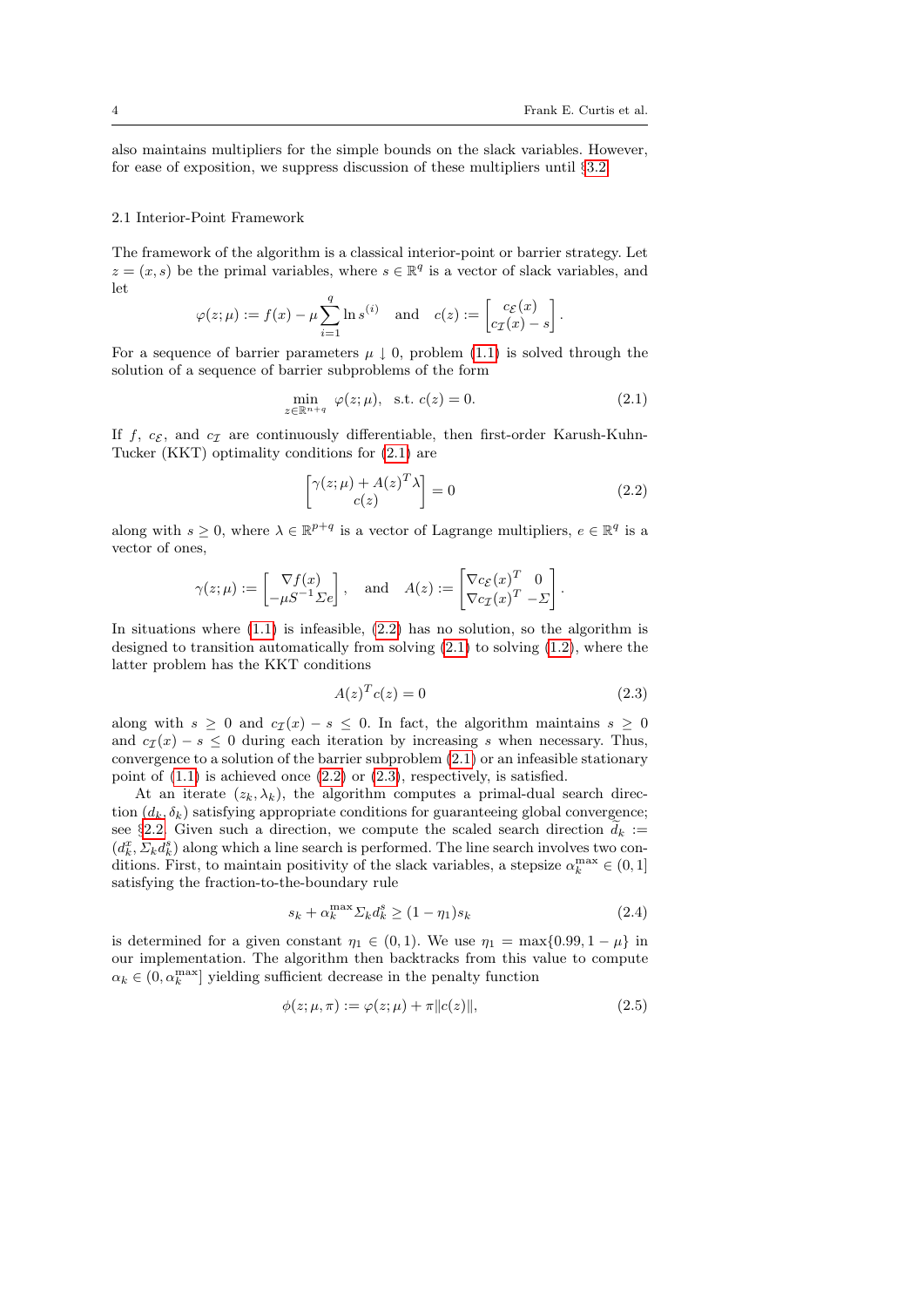where  $\pi > 0$  is a penalty parameter. The condition we enforce is

$$
\phi(z_k + \alpha_k \dot{d}_k; \mu, \pi) \le \phi(z_k; \mu, \pi) - \eta_2 \alpha_k \Delta m_k(d_k; \mu, \pi) \tag{2.6}
$$

where  $\eta_2 \in (0,1)$  is a given constant (we choose  $\eta_2 = 10^{-8}$ ), and where  $\Delta m_k(d_k; \mu, \pi)$ is a quantity related to the directional derivative of the penalty function along the computed search direction. We define  $\Delta m_k(d_k; \mu, \pi)$  in equation [\(2.10\)](#page-7-0) in §[2.2.](#page-5-0) In the dual space, we update  $\lambda_{k+1} \leftarrow \lambda_k + \beta_k \delta_k$  where  $\beta_k$  is the smallest value in  $[\alpha_k, 1]$  satisfying

<span id="page-5-3"></span><span id="page-5-2"></span>
$$
\|\gamma_k + A_k^T \lambda_{k+1}\| \le \|\gamma_k + A_k^T (\lambda_k + \delta_k)\|.\tag{2.7}
$$

That is, we set  $\lambda_{k+1}$  so that the norm of the dual feasibility vector is at least as small as would be obtained for a unit steplength in the dual space.

Our complete interior-point framework is presented as Algorithm [1.](#page-5-1) In the algorithm, we refer to two search direction computation variants, Algorithms [2](#page-8-0) and [4,](#page-11-0) that are presented in §[2.2.](#page-5-0) These methods include mechanisms for computing  $(d_k, \delta_k)$  and updating the penalty parameter  $\pi$ . The termination criteria for the original problem [\(1.1\)](#page-2-0) and the barrier problem [\(2.1\)](#page-4-0), the choice of the initial point, and the updating rule for the barrier parameter  $\mu$  are identical with those in [\[49\]](#page-27-2).

# Algorithm 1 Interior-Point Framework

- <span id="page-5-1"></span>1: (Initialization) Choose line search parameters  $\eta_1, \eta_2 \in (0,1)$ , an initial barrier parameter  $\mu > 0$ , and an initial penalty parameter  $\pi > 0$ . Initialize  $(x_0, s_0, \lambda_0)$  so that the slack variables satisfy  $s_0 > 0$  and  $s_0 \geq c_{\mathcal{I}}(x_0)$ . Set  $k \leftarrow 0$ .
- 2: (Tests for convergence) If convergence criteria for [\(1.1\)](#page-2-0) are satisfied, then terminate and return  $x_k$  as an optimal solution. Else, if convergence criteria for [\(1.2\)](#page-2-1) are satisfied and  $x_k$ is infeasible for [\(1.1\)](#page-2-0), then terminate and return  $x_k$  as an infeasible stationary point.
- 3: (Barrier parameter update) If convergence criteria for [\(2.1\)](#page-4-0) are satisfied, then decrease the barrier parameter  $\mu > 0$ , reset  $\pi > 0$ , and go to step 2.
- 4: (Search direction computation) Compute  $(d_k, \delta_k)$  and update  $\pi$  by Algorithm [2](#page-8-0) or Algo-rithm [4.](#page-11-0) Set the search direction as  $\widetilde{d}_k \leftarrow (d_k^x, \Sigma_k d_k^s).$
- 5: (Line search) If  $\tilde{d}_k = 0$ , then  $\alpha_k \leftarrow 1$ . Else, let  $\alpha_k^{\max}$  be the largest value in  $(0, 1]$  satisfying [\(2.4\)](#page-4-3) and let l be the smallest value in  $\mathbb{N}_0$  such that  $\alpha_k \leftarrow 2^{-l} \alpha_k^{\max}$  satisfies [\(2.6\)](#page-5-2).
- 6: (Iterate update) Set  $z_{k+1} \leftarrow z_k + \alpha_k \tilde{d}_k$ ,  $s_{k+1} \leftarrow \max\{s_{k+1}, c_{\mathcal{I}}(x_{k+1})\}$ , update  $\lambda_{k+1}$ according to [\(2.7\)](#page-5-3), set  $k \leftarrow k + 1$ , and go to step 3.

### <span id="page-5-0"></span>2.2 Search Direction Computation

The main computational component of each iteration of Algorithm [1](#page-5-1) is the primaldual search direction calculation (step 4). We describe two related approaches for computing this direction, presented as Algorithms [2](#page-8-0) and [4](#page-11-0) in this subsection. The first approach is a simpler calculation, but global convergence for the overall algorithm is only guaranteed with this method if an infinite subsequence of iterations involve (scaled) constraint Jacobians  $\{A_k\}$  that have full row rank and singular values bounded away from zero. Otherwise, the second approach must be employed to ensure convergence. The two algorithms have many common features, and we start by discussing the components present in both techniques. (In §[3.1](#page-11-1) we discuss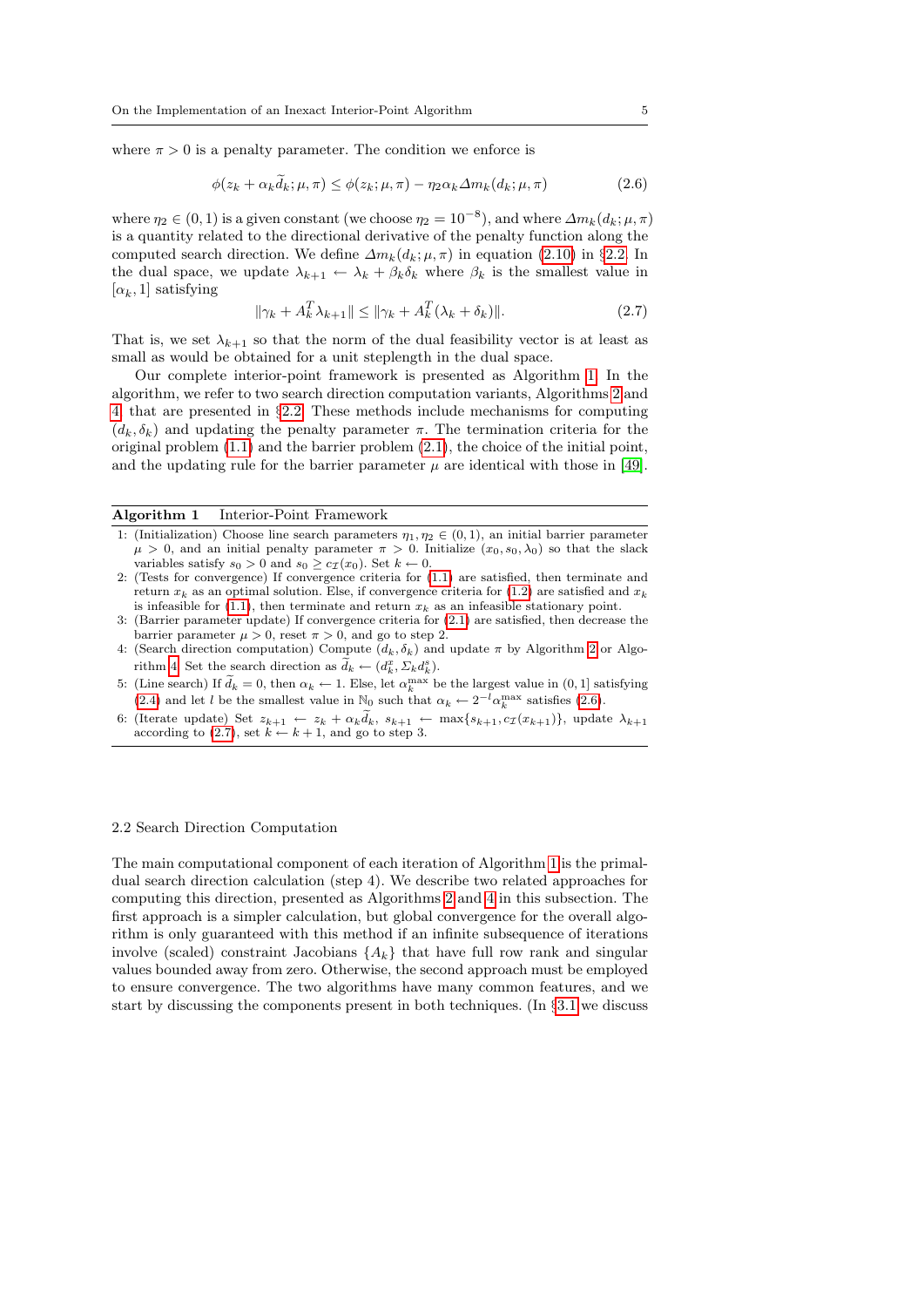our implemented mechanism for having the algorithm dynamically choose between these two approaches during each iteration of Algorithm [1.](#page-5-1))

The search direction computation is based on Newton's method applied to the KKT conditions of problem [\(2.1\)](#page-4-0). Defining the scaled Hessian matrix

$$
W(z,\lambda;\mu) := \begin{bmatrix} \nabla_{xx}^2 f & 0 \\ 0 & \Sigma \Sigma \Sigma \end{bmatrix} + \sum_{i=1}^p \lambda_{\mathcal{E}}^{(i)} \begin{bmatrix} \nabla_{xx}^2 c_{\mathcal{E}}^{(i)} & 0 \\ 0 & 0 \end{bmatrix} + \sum_{i=1}^q \lambda_{\mathcal{I}}^{(i)} \begin{bmatrix} \nabla_{xx}^2 c_{\mathcal{I}}^{(i)} & 0 \\ 0 & 0 \end{bmatrix}, \quad (2.8)
$$

a Newton iteration for [\(2.2\)](#page-4-1) is defined by the linear system

<span id="page-6-1"></span><span id="page-6-0"></span>
$$
\begin{bmatrix} W_k & A_k^T \\ A_k & 0 \end{bmatrix} \begin{bmatrix} d_k \\ \delta_k \end{bmatrix} = - \begin{bmatrix} \gamma_k + A_k^T \lambda_k \\ c_k \end{bmatrix} . \tag{2.9}
$$

In [\(2.8\)](#page-6-0), the diagonal matrix  $\Xi$  is the Hessian (approximation) for the barrier term; see §[3.2.](#page-12-0) We use second derivatives of the objective and constraint functions for the numerical experiments reported in §[4](#page-15-0) in order to achieve a fast local convergence rate as in Newton's method. However, global convergence can be guaranteed by only requiring that  $W_k$  is a uniformly bounded real symmetric matrix.

The central issue that must be confronted when applying Newton's method for large-scale applications is that exact solutions of [\(2.9\)](#page-6-1) are computationally expensive to obtain. Therefore, our major concern is how an iterative linear system solver can be employed for solving [\(2.9\)](#page-6-1) in such a way that inexact solutions are allowed, yet global convergence of the algorithm is guaranteed. This issue was the inspiration for all of the algorithms proposed in [\[13,](#page-25-8) [14,](#page-25-9)[19,](#page-26-10) [20\]](#page-26-0), and the approaches described below are derived from these methods.

Algorithms [2](#page-8-0) and [4](#page-11-0) each outline a series of termination tests for an iterative solver applied to [\(2.9\)](#page-6-1) that state conditions under which an inexact solution  $(d_k, \delta_k)$ can be considered an acceptable direction for step 4 in Algorithm [1.](#page-5-1) In the following bullets we define the quantities that appear in these tests.

– Let the dual residual vector corresponding to the first block of equations in [\(2.9\)](#page-6-1) be

$$
\rho_k(d_k, \delta_k) := \gamma_k + W_k d_k + A_k^T(\lambda_k + \delta_k).
$$

If the linear system [\(2.9\)](#page-6-1) is solved exactly, then this quantity is zero, but in our tests we only require that it is sufficiently small in norm.

– Let the constraint residual vector corresponding to the second block of equations in [\(2.9\)](#page-6-1) be

$$
r_k(d_k) := c_k + A_k d_k.
$$

Again, if [\(2.9\)](#page-6-1) is solved exactly, then this quantity is zero, but in our tests we only require that it is relatively small in norm. In some cases, this is enforced implicitly via other conditions.

– Let the overall primal-dual relative residual be

$$
\Psi_k(d_k, \delta_k) := \left\| \begin{bmatrix} \rho_k(d_k, \delta_k) \\ r_k(d_k) \end{bmatrix} \right\| / \left\| \begin{bmatrix} \gamma_k + A_k^T \lambda_k \\ c_k \end{bmatrix} \right\|.
$$

To promote fast convergence, this relative residual should be small [\[21\]](#page-26-11). Thus, our implementation aims to compute steps for which this relative residual is below a desired threshold. If the iterative linear system solver is unable to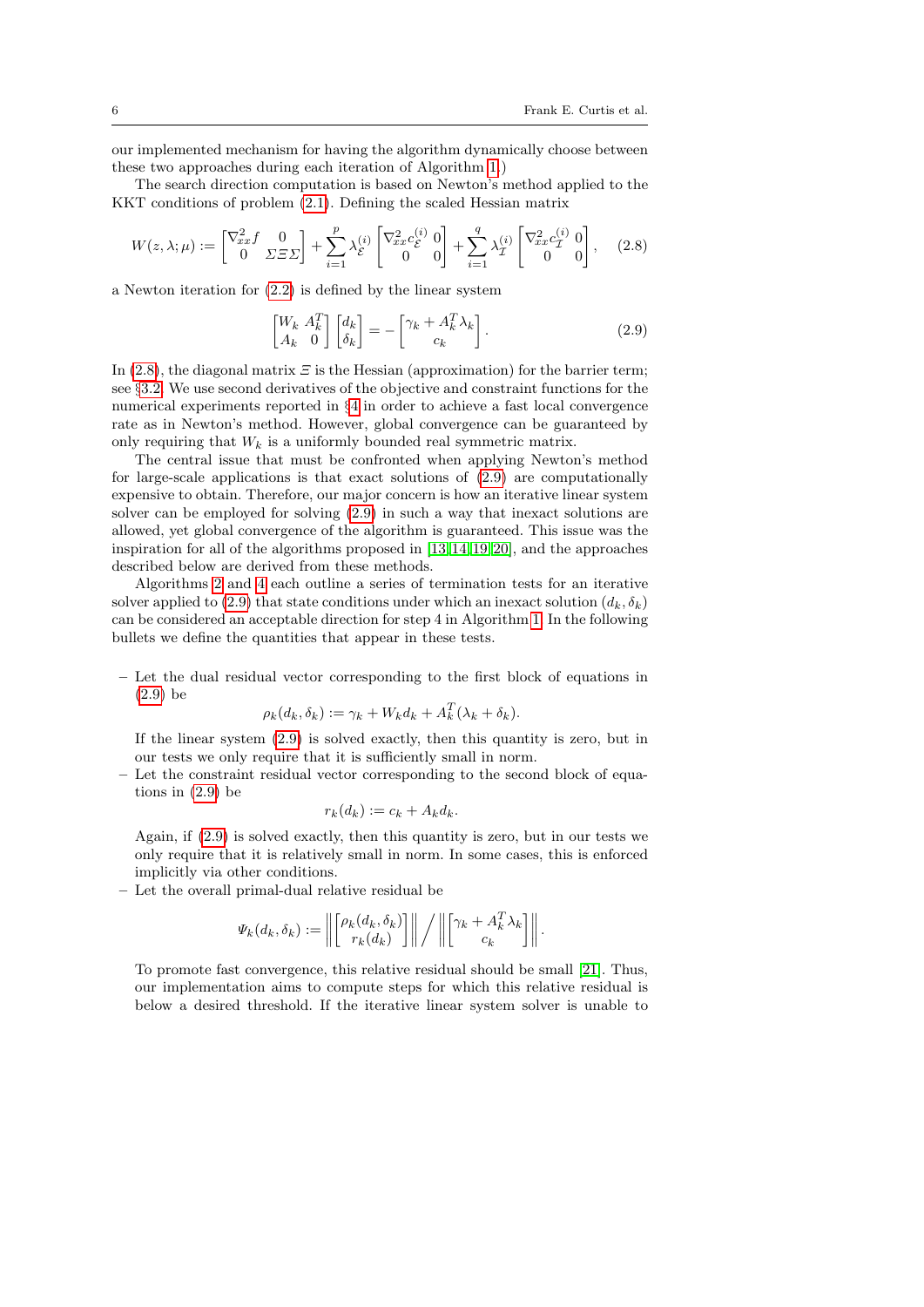achieve this accuracy after a given number of iterations, however, then we remove this restriction and are content with potentially less accurate solutions that satisfy our remaining termination criteria. In addition, our test for triggering modifications to the Hessian matrix (to ensure descent) is only considered if  $\Psi_k(d_k, \delta_k)$  is small, since otherwise unnecessary Hessian modifications may be made based on inaccurate intermediate solutions in the iterative solver.

For convex problems, the optimization algorithm can focus exclusively on  $\Psi_k$ , terminating the calculation of  $(d_k, \delta_k)$  whenever this value is below a threshold [\[21\]](#page-26-11). For nonconvex problems, however, the priority is to find solutions to [\(2.2\)](#page-4-1) that correspond to minimizers of the optimization problem and not saddle points or maximizers. The methods developed in [\[13,](#page-25-8) [14,](#page-25-9)[19,](#page-26-10) [20\]](#page-26-0) therefore include additional conditions and procedures that aid the algorithms in converging toward minimizers of [\(2.1\)](#page-4-0). These additional conditions involve the following quantities.

– Let a local model of the penalty function  $\phi(z; \mu, \pi)$  at  $z_k$  be

<span id="page-7-0"></span>
$$
m_k(d; \mu, \pi) := \varphi_k + \gamma_k^T d + \pi ||c_k + A_k d||.
$$

The reduction in this model yielded by a given  $d_k$  is

$$
\Delta m_k(d_k; \mu, \pi) := m_k(0; \mu, \pi) - m_k(d_k; \mu, \pi) = -\gamma_k^T d_k + \pi(||c_k|| - ||c_k + A_k d_k||).
$$
\n(2.10)

It can be shown (see [\[20\]](#page-26-0)) that this quantity yields

$$
D\phi_k(\dot{d}_k;\mu,\pi) \leq -\Delta m_k(d_k;\mu,\pi),
$$

where  $D\phi_k(d_k; \mu, \pi)$  is the directional derivative of  $\phi(z; \mu, \pi)$  at  $z_k$  along  $d_k$ . To ensure that  $d_k$  is always a descent direction for the merit function, the termination tests require that this model reduction is sufficiently large, potentially after an increase of  $\pi$ .

We are now prepared to present our first approach, given as Algorithm [2](#page-8-0) below. The algorithm contains three termination tests that are similar in spirit and form to those contained in Algorithm [4](#page-11-0) later on. The first states that a given  $(d_k, \delta_k)$  is acceptable if it corresponds to a sufficiently accurate solution to [\(2.9\)](#page-6-1) and yields a sufficiently large reduction  $\Delta m_k(d_k; \mu, \pi)$  for the most recent value of the penalty parameter  $\pi$ . Generally speaking, this condition is the one expected to be satisfied most often in a run of Algorithm [1.](#page-5-1) The second test corresponds to situations when the first test may not be satisfied by the current value of  $\pi$ , and so it includes conditions under which we allow an increase in this value. Finally, the third condition is only necessary to allow an update of the multipliers if the primal variables are already (nearly) optimal. In [\[13,](#page-25-8) [14,](#page-25-9) [19,](#page-26-10)[20\]](#page-26-0), these tests are called sufficient merit function approximation reduction termination tests (SMART tests, for short) due to the significant role that  $\Delta m_k(d_k; \mu, \pi)$  plays in the theoretical behavior the algorithm. For our numerical experiments, we choose  $J = 100$ ,  $\kappa_{\text{des}} = 10^{-3}$ ,  $\kappa = 10^{-2}$ ,  $\epsilon_1 = 0.09$ ,  $\theta = 10^{-12}$ μ (where μ is the current value of the barrier parameter),  $\zeta = 10^{-4}$ ,  $\tau = 0.1$ ,  $\kappa_3 = 10^{-3}$ ,  $\epsilon_3 = 10^{-8}$ , and  $\kappa_W = 10^{-2}$ . In particular, we typically require the relative residual to be only less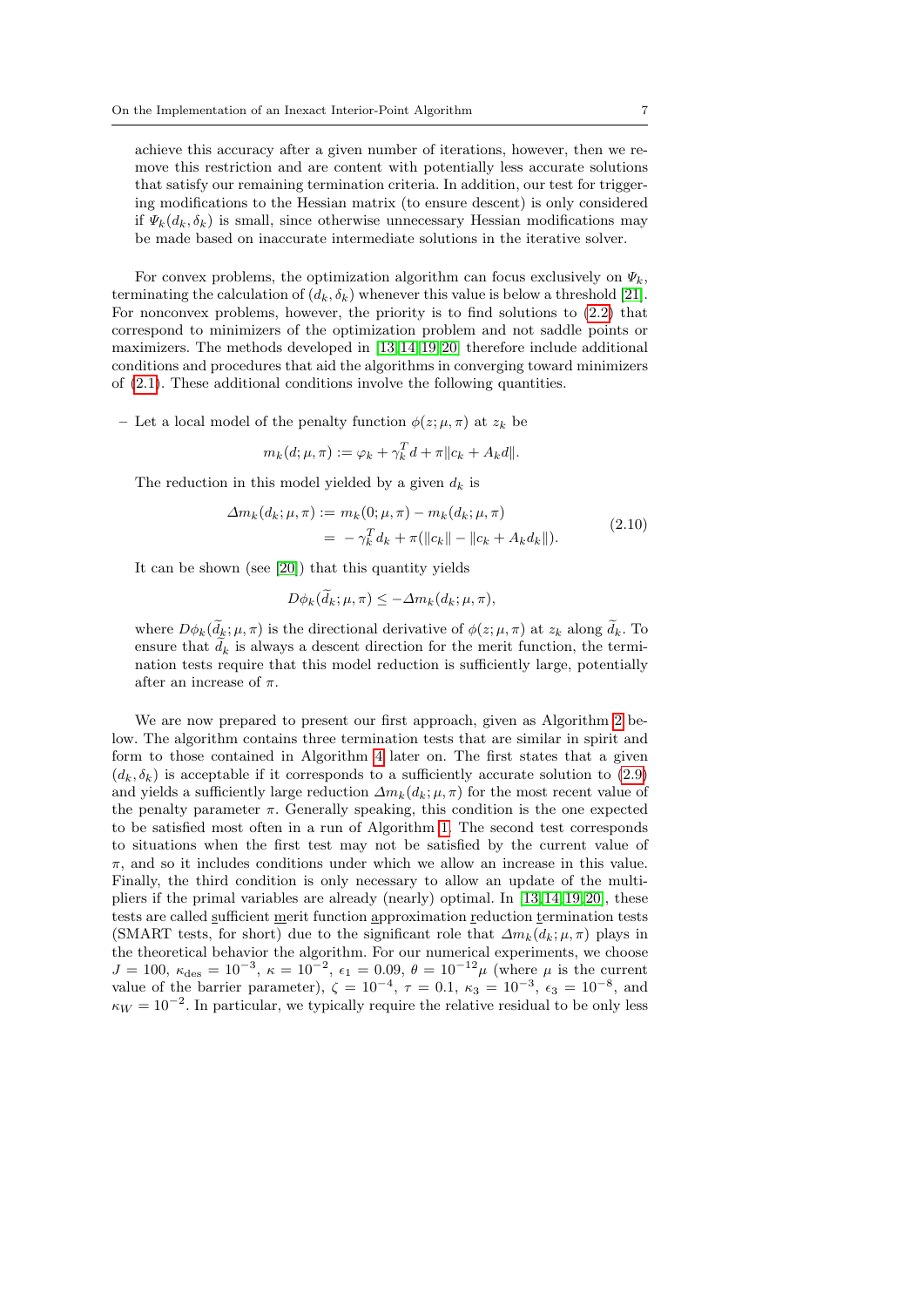than  $\kappa = 10^{-2}$  or  $\kappa_{\text{des}} = \kappa_3 = 10^{-3}$ , but the actual tolerance is dictated by the collection of the entire termination criteria. Note that we choose the parameter  $\theta$ in the curvature condition in step 6 to depend linearly on  $\mu$ , because  $W_k$  contains the scaled Hessian of the barrier term,  $\Sigma_k \Sigma_k \Sigma_k$ ; in a primal barrier method this matrix equals  $\mu I$ . See §[3.2](#page-12-0) for our choices of  $\xi$  and  $D_k$ .

The assumption on the iterative linear system solver (see step 7) is that it computes a sequence of search directions such that, in the limit,  $\Psi_k \to 0$ . Then it can be shown that Algorithm [2](#page-8-0) (and Algorithm [4](#page-11-0) below) are finite. The method also dynamically modifies  $W_k$  during the computation to ensure descent properties of the search direction; see [\[14,](#page-25-9) [19,](#page-26-10)[20\]](#page-26-0) for motivation and §[3.2](#page-12-0) for details. In particular, we assume that  $W_k \succeq 2\theta I$  after a finite number of modifications.

# Algorithm 2 Inexact Newton Iteration with SMART Tests

- <span id="page-8-0"></span>1: (Initialization) Choose parameters  $J \in \mathbb{N}_0$ ,  $\kappa_{\text{des}} \in (0,1)$ ,  $\kappa \in (0,1)$ ,  $\epsilon_1 \in (0,1)$ ,  $\theta > 0$ ,  $\zeta > 0$ ,  $\tau \in (0, 1)$ ,  $\kappa_3 \in (0, 1)$ ,  $\epsilon_3 > 0$ ,  $\kappa_W > 0$ , and  $\xi > 0$ . Choose a diagonal matrix  $D_k \succ 0$ . Initialize  $j \leftarrow 1$  and  $(d_k, \delta_k) \leftarrow (0, 0)$ .
- 2: (Residual test) If  $j \leq J$  and  $\Psi_k > \kappa_{\text{des}}$ , then go to step 7.
- 3: (Termination test 1) If  $\Psi_k \leq \kappa$  and the model reduction condition

$$
\Delta m_k(d_k; \mu, \pi) \ge \max\{\frac{1}{2}d_k^T W_k d_k, \theta \|d_k\|^2\} + \epsilon_1 \pi \max\{\|c_k\|, \|r(d_k)\| - \|c_k\|\} \tag{2.11}
$$

holds, then terminate by returning  $(d_k, \delta_k)$  and the current  $\pi$ .

4: (Termination test 2) If the residual conditions

<span id="page-8-1"></span>
$$
\|\rho_k(d_k, \delta_k)\| \le \kappa \|c_k\|
$$
  

$$
\|r_k(d_k)\| \le \kappa \|c_k\|
$$

are satisfied and the curvature condition  $\frac{1}{2}d_k^T W_k d_k \geq \theta ||d_k||^2$  holds, then terminate by returning  $(d_k, \delta_k)$  and  $\pi \leftarrow \max{\pi, \pi^t + \zeta}$  where

$$
\pi^t \leftarrow \frac{\gamma_k^T d_k + \frac{1}{2} d_k^T W_k d_k}{(1-\tau)(\|c_k\| - \|r_k(d_k)\|)}.
$$

5: (Termination test 3) If the dual displacement  $\delta_k$  yields

$$
\|\rho_k(0,\delta_k)\| \le \kappa_3 \|\gamma_k + A_k^T \lambda_k\|
$$

and the primal and dual feasibility measures satisfy

$$
||c_k|| \le \epsilon_3 ||\gamma_k + A_k^T \lambda_k||,
$$

then terminate by returning  $(0, \delta_k)$  (i.e., reset  $d_k \leftarrow 0$ ) and the current  $\pi$ .<br>6: (Hessian modification) If  $\Psi_k \leq \kappa_W$  and  $\frac{1}{2} d_k^T W_k d_k < \theta ||d_k||^2$ , then modify  $W_k \leftarrow W_k + \xi D_k$ ,

- reset  $j \leftarrow 1$  and  $(d_k, \delta_k) \leftarrow (0, 0)$ , and go to step 2. 7: (Search direction update) Perform one iteration of an iterative solver on [\(2.9\)](#page-6-1) to compute
- an improved (approximate) solution  $(d_k, \delta_k)$ . Increment  $j \leftarrow j + 1$  and go to step 2.

Our second approach, Algorithm [4,](#page-11-0) can be viewed as a replacement for Algorithm [2](#page-8-0) in situations when the constraint Jacobian may be ill-conditioned or rank-deficient. In such cases, it is necessary to regularize the search direction computation since otherwise the calculation may not be well-defined, or at best may lead to long, unproductive search directions. Moreover, in order to guarantee global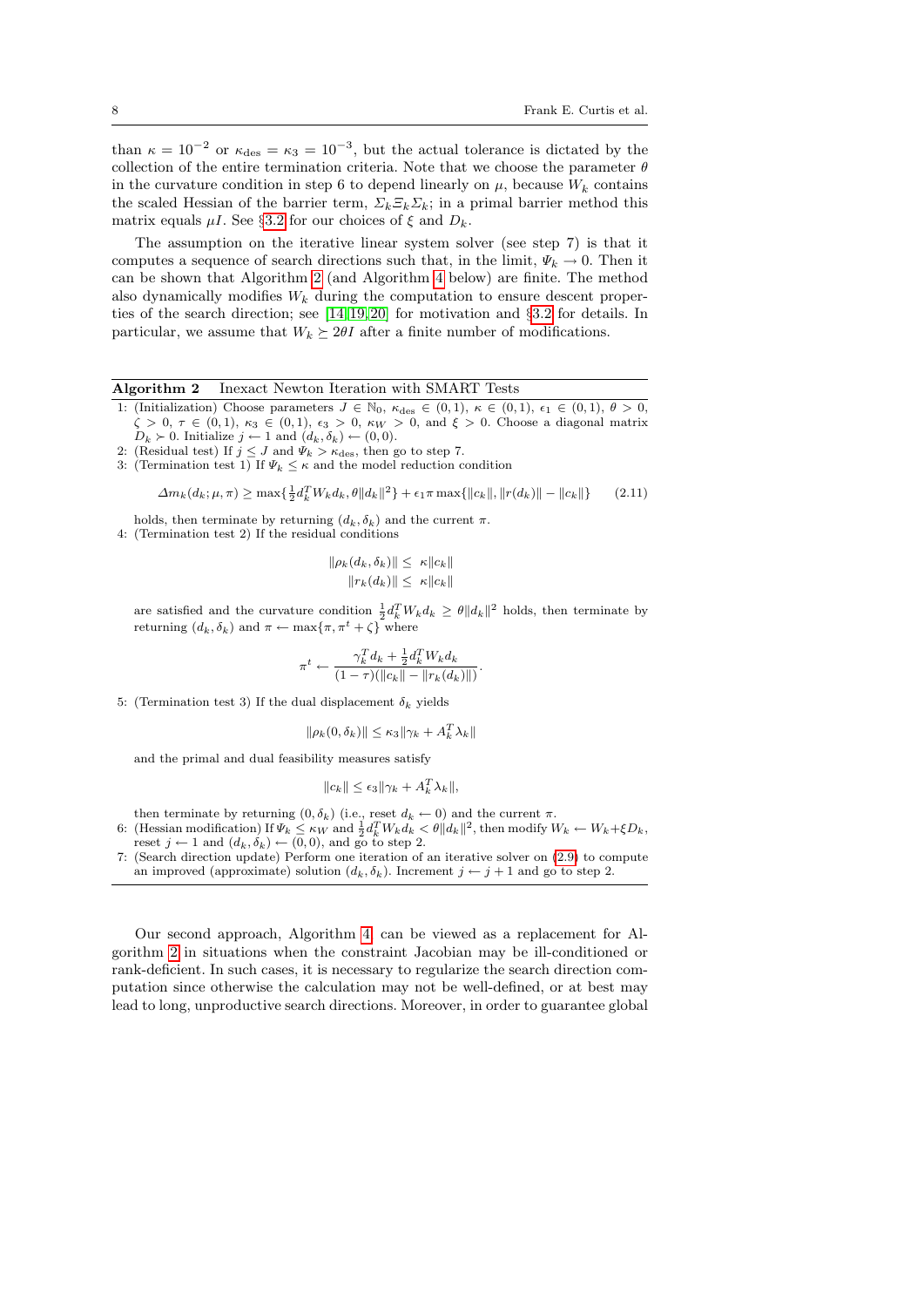convergence, the algorithm must avoid scenarios such as that described in a counterexample to the convergence of certain interior-point algorithms [\[47\]](#page-27-3).

<span id="page-9-0"></span>Algorithm [4](#page-11-0) performs these tasks by decomposing the primal search direction as  $d_k := v_k + u_k$ , where the normal component  $v_k$  represents a direction toward linearized feasibility and the *tangential component*  $u_k$  represents a direction toward optimality. The normal component  $v_k$  is defined as an approximate solution to the subproblem

$$
\min_{v \in \mathbb{R}^n} \frac{1}{2} ||r_k(v)||^2
$$
\n
$$
\text{s.t. } ||v|| \le \omega ||A_k^T c_k|| \tag{2.12}
$$

for some 
$$
\omega > 0
$$
. The trust region constraint regularizes the computation of the normal step and controls the size of this component even when  $A_k$  loses rank. We initially choose  $\omega = 100$  in our implementation, but have found it practically beneficial to potentially increase this value at the end of iteration  $k$  according to the following rule (see [19]):

$$
\omega \leftarrow \begin{cases} \min\{10\omega, 10^{20}\} & \text{if } \|v_k\| = \omega \|A_k^T c_k\| \text{ and } \alpha_k = 1, \\ \omega & \text{otherwise.} \end{cases}
$$

This rule increases  $\omega$  if the algorithm accepts a unit steplength for a step whose normal component hits the trust region boundary, suggesting that the trust region constraint may be impeding fast convergence.

As with the linear system  $(2.9)$ , an exact solution of  $(2.12)$  is computationally expensive to obtain. However, global convergence is guaranteed as long as  $v_k$  is feasible for problem [\(2.12\)](#page-9-0) and satisfies the Cauchy decrease condition

<span id="page-9-2"></span>
$$
||c_k|| - ||r(v_k)|| \ge \epsilon_v(||c_k|| - ||r(\bar{\alpha}_k \bar{v}_k)||) \tag{2.13}
$$

<span id="page-9-3"></span>for some constant  $\epsilon_v \in (0,1)$  (we choose  $\epsilon_v = 0.1$ ); see [\[19,](#page-26-10)[20\]](#page-26-0). The vector  $\bar{v}_k :=$  $-A_k^T c_k$  is the steepest descent direction for the objective of problem [\(2.12\)](#page-9-0) at  $v = 0$ and the steplength  $\bar{\alpha}_k$  is the solution to the one-dimensional optimization problem

$$
\min_{\bar{\alpha} \in \mathbb{R}} \frac{1}{2} \|c_k + \bar{\alpha} A_k \bar{v}_k\|^2, \text{ s.t. } \bar{\alpha} \le \omega.
$$
 (2.14)

A number of techniques have been developed and analyzed for the inexact solution of large-scale instances of problem [\(2.12\)](#page-9-0) with solutions satisfying a Cauchy decrease condition; e.g., see the conjugate-gradient method described in [\[44\]](#page-27-4). In our software, we implemented Algorithm [3](#page-10-1) below, which is a type of inexact dogleg approach [\[35,](#page-26-12) [36\]](#page-26-13) and was also proposed in [\[20\]](#page-26-0). We begin by computing the Cauchy point  $v_k^C := \bar{\alpha}_k \bar{v}_k$ , and then (approximately) solve the augmented system  $(e.g., see [16])$  $(e.g., see [16])$  $(e.g., see [16])$ 

<span id="page-9-1"></span>
$$
\begin{bmatrix} I & A_k^T \\ A_k & 0 \end{bmatrix} \begin{bmatrix} v_k^N \\ \delta_k^N \end{bmatrix} = - \begin{bmatrix} 0 \\ c_k \end{bmatrix},
$$
\n(2.15)

which for an inexact solution yields the residual vector

$$
\Psi_k^N(v_k^N,\delta_k^N):=\begin{bmatrix} \rho_k^N(v_k^N,\delta_k^N) \\ r_k(v_k^N) \end{bmatrix}:=\begin{bmatrix} v_k^N+A_k^T\delta_k^N \\ A_kv_k^N+c_k \end{bmatrix}.
$$

Note that an exact solution of  $(2.15)$  yields the least-norm solution of  $(2.12)$  for  $\omega = \infty$ . The inexact dogleg step is then defined as a point along the line segment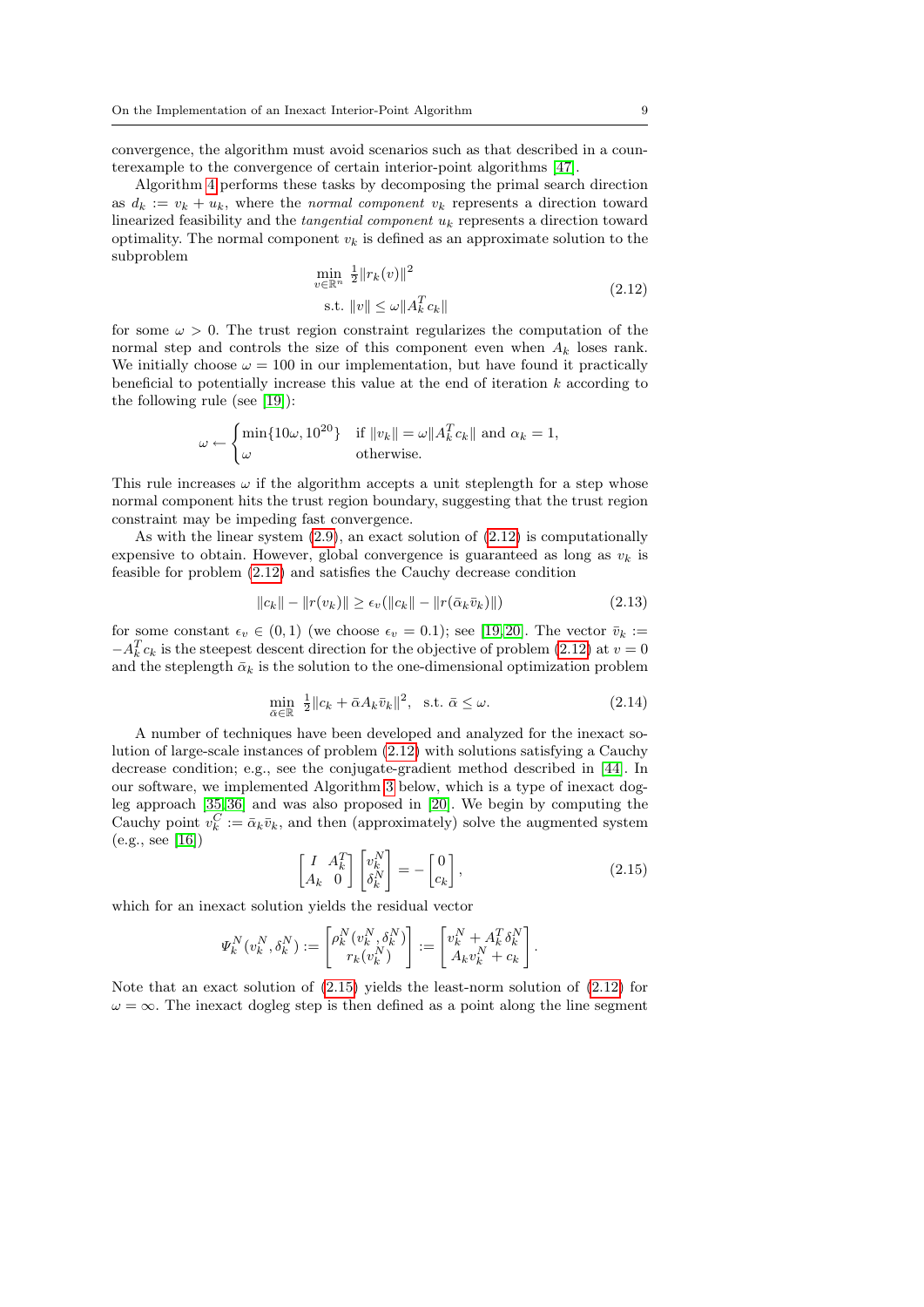between the Cauchy point and  $v_k^N$  that is feasible for problem [\(2.12\)](#page-9-0) and satisfies the Cauchy decrease condition [\(2.13\)](#page-9-2). We tailor this approach into one that has worked well in our tests. In particular, we consider the fraction-to-the-boundary rule [\(2.4\)](#page-4-3) when choosing between the Cauchy point and the inexact dogleg step. The constants defined in the algorithm are set as  $\kappa_v = 10^{-3}$  and  $\bar{\epsilon}_v = 10^{-10}$  in our implementation, and the iteration limit for the linear solver in step 3 is 200.

Algorithm 3 Normal Component Iteration

- <span id="page-10-1"></span>1: (Initialization) Choose parameters  $\epsilon_v \in (0,1)$ ,  $\kappa_v \in (0,1)$ ,  $\bar{\epsilon}_v > 0$  and  $\omega > 0$ .
- 2: (Cauchy point computation) Set  $v_k^C = \bar{\alpha}_k \bar{v}_k$  where  $\bar{v}_k = -A_k^T c_k$  and  $\bar{\alpha}_k$  solves [\(2.14\)](#page-9-3).
- 3: (Inexact augmented system solve) Apply an iterative linear system solver to [\(2.15\)](#page-9-1) to compute  $(v_k^N, \delta_k^N)$  satisfying  $\|\Psi_k^N(v_k^N, \delta_k^N)\| \leq \max\{\kappa_v ||c_k||, \bar{\epsilon}_v\}$  and  $\|r_k(v_k^N) \| \leq \|r_k(v_k^C)\|$
- or as the last vector computed before an iteration limit is reached.<br>4: (Inexact dogleg computation) Set  $v_k^D = (1 \alpha) v_k^C + \alpha v_k^N$  where  $\alpha \in [0, 1]$  is the largest value such that  $v_k^D$  is feasible for [\(2.12\)](#page-9-0). Set  $\alpha_k^C$  and  $\alpha_k^D$  as the largest values in [0, 1] satisfying [\(2.4\)](#page-4-3) along  $v_k^C$  and  $v_k^D$ , respectively. If

$$
||c_k|| - ||r_k(\alpha_k^D v_k^D)|| \ge \epsilon_v(||c_k|| - ||r_k(\alpha_k^C v_k^C)||),
$$

then set  $v_k \leftarrow v_k^D$ ; else, set  $v_k \leftarrow v_k^C$ .

We are now prepared to present Algorithm [4.](#page-11-0) Due to the fact that the normal component  $v_k$  is computed separately from the tangential component  $u_k$ , we now apply an iterative linear system solver to the reformulated system

<span id="page-10-2"></span>
$$
\begin{bmatrix} W_k & A_k^T \\ A_k & 0 \end{bmatrix} \begin{bmatrix} d_k \\ \delta_k \end{bmatrix} = -\begin{bmatrix} \gamma_k + A_k^T \lambda_k \\ -A_k v_k \end{bmatrix}
$$
 (2.16)

where the second block of equations stipulates  $A_k d_k = A_k v_k$ ; i.e., progress toward linearized feasibility is aimed to be similar to that obtained by  $v_k$ . The relative residual  $\Psi_k$  is redefined accordingly as

$$
\Psi_k(d_k, \delta_k) := \left\| \begin{bmatrix} \rho_k(d_k, \delta_k) \\ -A_k v_k + A_k d_k \end{bmatrix} \right\| / \left\| \begin{bmatrix} \gamma_k + A_k^T \lambda_k \\ -A_k v_k \end{bmatrix} \right\|.
$$

It is important to note that the second block of equations in [\(2.16\)](#page-10-2) is consistent, and so the entire system is consistent for suitable  $W_k$ . We choose the input parameters for Algorithm [4](#page-11-0) to be the same as those used in Algorithm [2.](#page-8-0) The values for the new constants are chosen to be  $\epsilon_2 = 0.9$  and  $\psi = 0.1$ . Conditions on the dual residual are complicated by the fact that we require information from the previous iteration (see [\[20\]](#page-26-0)).

# <span id="page-10-0"></span>3 Algorithm Details

In this section we discuss further algorithmic details and enhancements to the methods described in §[2.](#page-3-0) In particular, we describe our technique for deciding between Algorithms [2](#page-8-0) and [4](#page-11-0) for each iteration during a run of Algorithm [1,](#page-5-1) expand on our method for modifying  $W_k$  during these two algorithms, discuss the incorporation of a flexible penalty function, and summarize the details of our preconditioning strategy.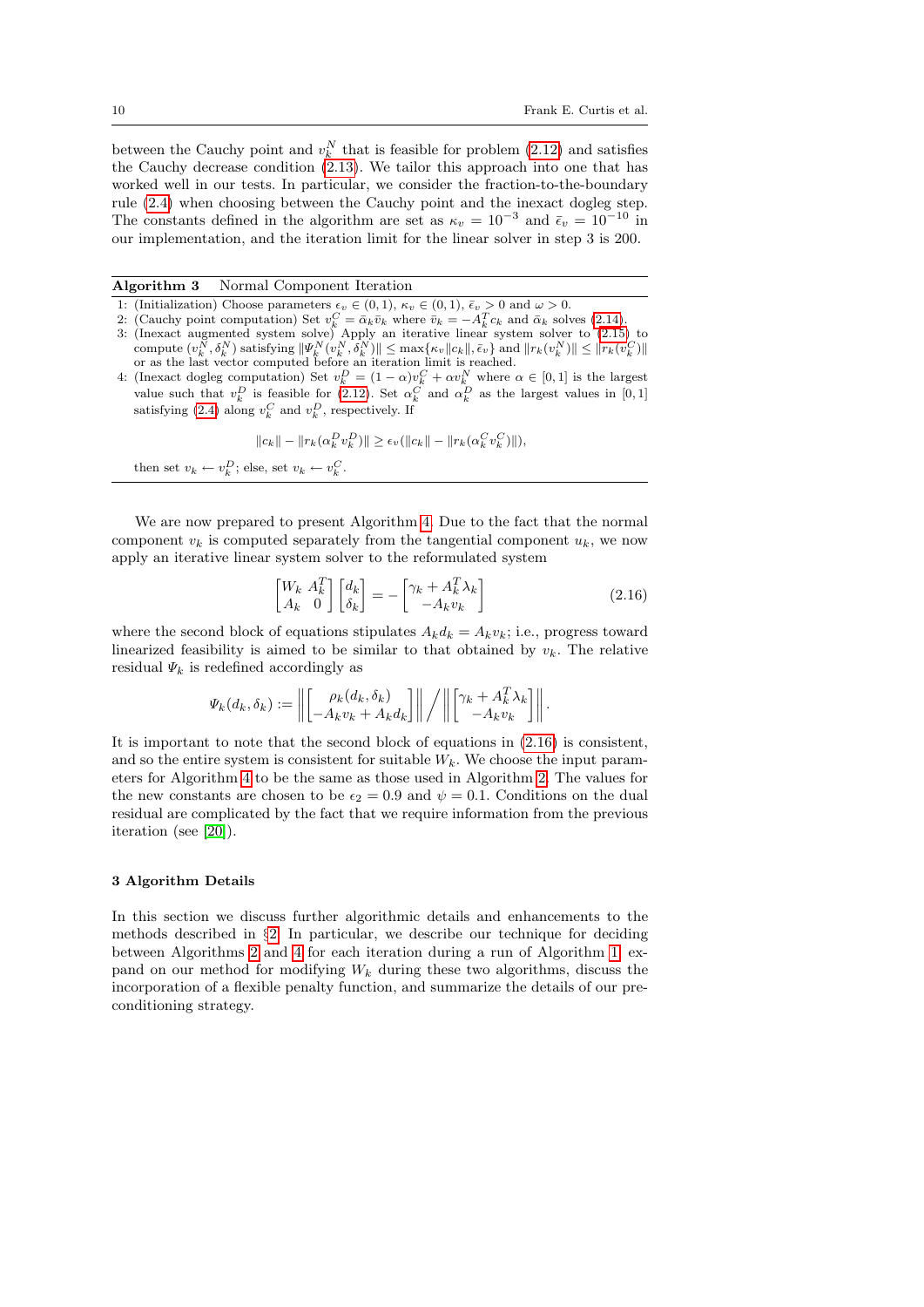Algorithm 4 Regularized Inexact Newton Iteration with SMART Tests

- <span id="page-11-0"></span>1: (Initialization) Choose parameters  $J \in \mathbb{N}_0$ ,  $\kappa_{\text{des}} \in (0,1)$ ,  $\psi > 0$ ,  $\theta > 0$ ,  $\kappa \in (0,1)$ ,  $\epsilon_1 \in (0, 1), \epsilon_2 \in (0, 1), \zeta > 0, \tau \in (0, 1), \kappa_3 \in (0, 1), \epsilon_3 \in (0, 1), \kappa_W > 0, \text{ and } \xi > 0.$ Choose a diagonal matrix  $D_k \succ 0$ . Compute  $v_k$  by Algorithm [3.](#page-10-1) Initialize  $j \leftarrow 1$  and  $(d_k, \delta_k) \leftarrow (0, 0).$
- 2: (Residual test) If  $j \leq J$  and  $\Psi_k > \kappa_{\text{des}}$ , then go to step 10.
- 3: (Direction decomposition) Set  $u_k \leftarrow d_k v_k$ . 4: (Tangential component test) If

<span id="page-11-2"></span>
$$
||u_k|| \le \psi ||v_k|| \tag{2.17}
$$

or if the inequalities

<span id="page-11-3"></span>
$$
\frac{1}{2}u_k^T W_k u_k \ge \theta \|u_k\|^2 \tag{2.18a}
$$

$$
(\gamma_k + W_k v_k)^T u_k + \frac{1}{2} u_k^T W_k u_k \leq 0
$$
\n
$$
(2.18b)
$$

are satisfied, then continue to step 5; otherwise, go to step 8.

5: (Dual residual test) If the dual residual condition

$$
\|\rho_k(d_k, \delta_k)\| \le \kappa \min\left\{ \left\| \begin{bmatrix} \gamma_k + A_k^T \lambda_k \\ A_k v_k \end{bmatrix} \right\|, \left\| \begin{bmatrix} \gamma_{k-1} + A_{k-1}^T \lambda_k \\ A_{k-1} v_{k-1} \end{bmatrix} \right\| \right\}
$$
(2.19)

is satisfied, then continue to step 6; otherwise, go to step 8.

6: (Termination test 1) If the model reduction condition

$$
\Delta m_k(d_k; \mu, \pi) \ge \max\{\frac{1}{2}u_k^T W_k u_k, \theta \|u_k\|^2\} + \epsilon_1 \pi(\|c_k\| - \|r_k(v_k)\|) \tag{2.20}
$$

- is satisfied, then terminate by returning  $(d_k, \delta_k)$  and the current  $\pi$ .
- 7: (Termination test 2) If the linearized constraint condition

$$
||c_k|| - ||r_k(d_k)|| \ge \epsilon_2(||c_k|| - ||r_k(v_k)||) > 0
$$

is satisfied, then terminate by returning  $(d_k, \delta_k)$  and  $\pi \leftarrow \max{\pi, \pi^t + \zeta}$  where

$$
\pi^{t} \leftarrow \frac{\gamma_{k}^{T} d_{k} + \frac{1}{2} u_{k}^{T} W_{k} u_{k}}{(1 - \tau)(||c_{k}|| - ||r_{k}(d_{k})||)}.
$$

8: (Termination test 3) If the dual displacement  $\delta_k$  yields

$$
\|\rho_k(0,\delta_k)\| \leq \kappa_3\min\left\{\left\|\begin{bmatrix} \gamma_k+A_k^T\lambda_k\\ A_kv_k \end{bmatrix}\right\|, \left\|\begin{bmatrix} \gamma_{k-1}+A_{k-1}^T\lambda_k\\ A_{k-1}v_{k-1} \end{bmatrix}\right\|\right\}
$$

and the stationarity and dual feasibility measures satisfy

$$
||A_k^T c_k|| \le \epsilon_3 ||\gamma_k + A_k^T \lambda_k||,
$$

then terminate by returning  $(0, \delta_k)$  (i.e., reset  $d_k \leftarrow 0$ ) and the current  $\pi$ .

- 9: (Hessian modification) If  $\overrightarrow{\Psi_k} \leq \kappa_W$ , but both [\(2.17\)](#page-11-2) and [\(2.18a\)](#page-4-0) do not hold, then modify  $W_k \leftarrow W_k + \xi D_k$  , reset  $j \leftarrow 1$  and  $(d_k, \delta_k) \leftarrow (0, 0)$  , and go to step 2.
- 10: (Search direction update) Perform one iteration of an iterative solver on [\(2.16\)](#page-10-2) to compute an improved (approximate) solution  $(d_k, \delta_k)$ . Increment  $j \leftarrow j + 1$  and go to step 2.

### <span id="page-11-1"></span>3.1 Switching between search direction calculations

Algorithm [1](#page-5-1) paired with Algorithm [4](#page-11-0) constitutes an approach that is theoretically globally convergent to first-order stationary points under common assumptions [\[20\]](#page-26-0). However, as Algorithm [2](#page-8-0) will produce viable search directions in most practical situations and, in contrast to Algorithm [4,](#page-11-0) it only requires the inexact solution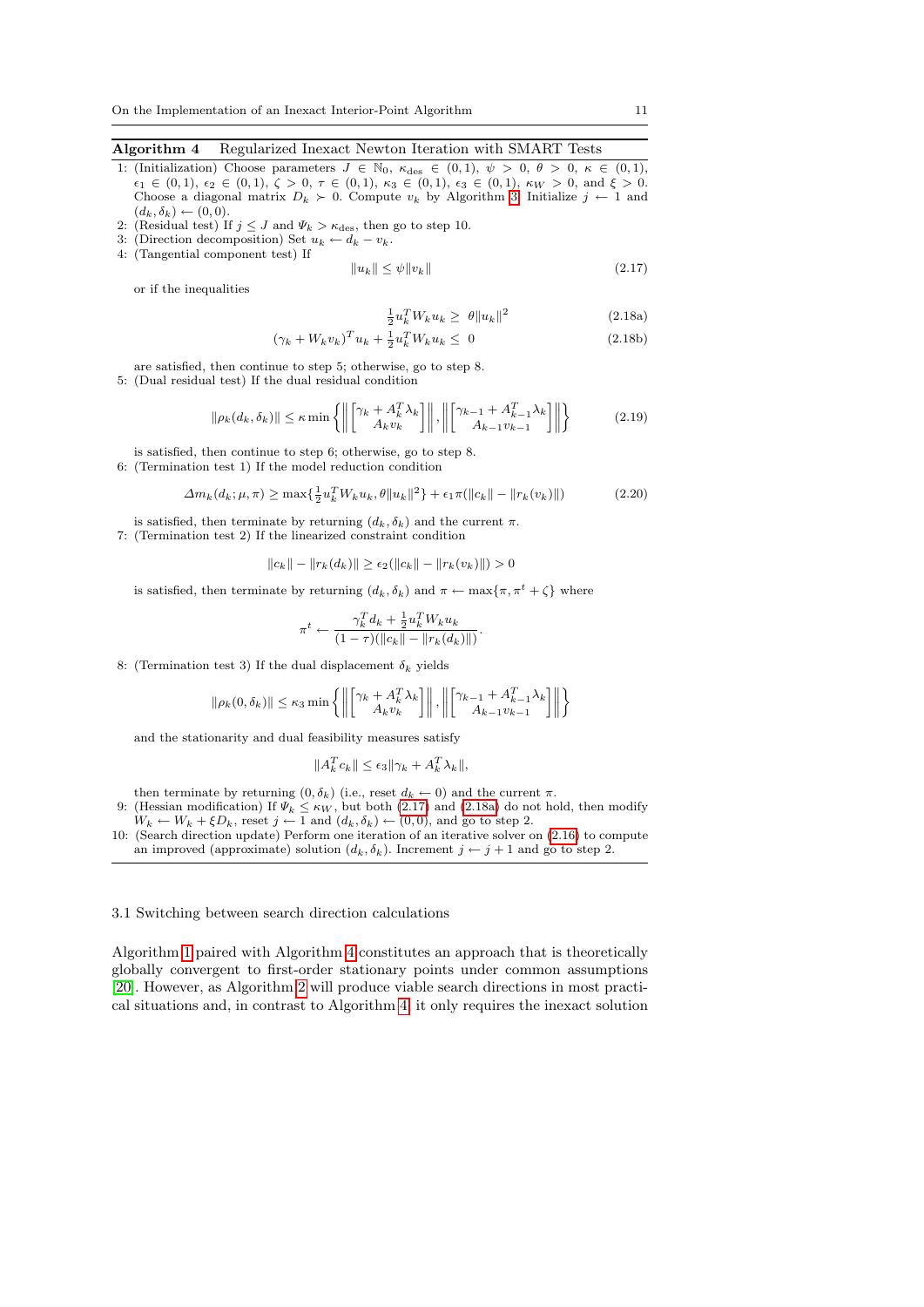of a single linear system, it is generally advantageous to pair Algorithm [1](#page-5-1) with Algorithm [2](#page-8-0) rather than with Algorithm [4.](#page-11-0) Thus, our implementation computes search directions with Algorithm [2](#page-8-0) and only switches to Algorithm [4](#page-11-0) when there is evidence that Algorithm [2](#page-8-0) may be unable to produce a productive search direction.

Our trigger for switching between the two search direction algorithms is based on the steplength obtained as a result of the line search. If during a given iteration of Algorithm [1,](#page-5-1) Algorithm [2](#page-8-0) has been employed for computing the search direction and the line search produces a steplength below a given threshold  $\bar{\alpha}_1$ , then this may be an indication that  $A_k$  is losing rank, causing the steps to become too large. (Of course, the short steplength may simply be due to the nonlinearity of the problem functions themselves, but even in that case the algorithm may benefit by employing Algorithm [4.](#page-11-0)) In such cases, we decide to employ Algorithm [4](#page-11-0) in the following iteration of Algorithm [1](#page-5-1) and continue to employ it until an iteration yields a steplength above  $\bar{\alpha}_1$ . The motivation for this choice is that Algorithm [1](#page-5-1) paired with Algorithm [2](#page-8-0) is guaranteed to converge for an equality-constrained problem (e.g., a given barrier subproblem) under common assumptions, including that the constraint Jacobians have full row rank and their smallest singular values are bounded away from zero. Specifically, for the analysis of Algorithm [2](#page-8-0) in [\[14\]](#page-25-9), the latter assumption is used to show that the steplength  $\alpha_k$  is bounded away from zero. Thus, we use a small steplength  $\alpha_k$  as an indicator to switch to Algorithm [4.](#page-11-0) In our implementation, we choose the threshold value to be  $\bar{\alpha}_1 = 10^{-3}$ .

We have also included a fall-back mechanism in our implementation that causes the algorithm to switch from Algorithm [2](#page-8-0) to Algorithm [4](#page-11-0) during an iteration of Algorithm [1](#page-5-1) if the iterative linear system solver fails to produce an acceptable search direction even after tightening tolerances for the preconditioner (see §[4\)](#page-15-0).

#### <span id="page-12-0"></span>3.2 Hessian modification strategy

In the definition of the Hessian matrix  $W_k$  in [\(2.8\)](#page-6-0), the choice  $\mathcal{Z}_k = \mu S_k^{-2}$  corresponds to the so-called primal interior-point iteration. This was considered for the global convergence analysis in [\[20\]](#page-26-0). However, our implementation follows the more efficient *primal-dual* interior-point strategy  $\mathcal{Z}_k = S_k^{-1} Y_k$ , where  $Y_k = \text{diag}(y_k)$  with dual variables  $y_k$  corresponding to the slack bounds (i.e.  $s \geq 0$ ). It is easy to see that the analysis in [\[20\]](#page-26-0) still holds as long as the condition

<span id="page-12-1"></span>
$$
\overline{\nu}\mu S_k^{-2} \succeq \overline{\varepsilon}_k \succeq \underline{\nu}\mu S_k^{-2} \tag{3.1}
$$

is satisfied for some constants  $\overline{\nu} \ge 1 \ge \underline{\nu} > 0$ ; we choose  $\overline{\nu} = 10^{10}$  and  $\underline{\nu} = 10^{-10}$  in our experiments. This is achieved by adjusting  $y_k$  if necessary after each iteration to ensure [\(3.1\)](#page-12-1), as described in [\[49\]](#page-27-2).

Our strategy for modifying the Hessian in Algorithms [2](#page-8-0) and [4](#page-11-0) is analogous to the one described in [\[49\]](#page-27-2), where a multiple of the identity is added to the unscaled Hessian matrix. This corresponds to using

$$
D_k = \begin{bmatrix} I & 0 \\ 0 & \Sigma_k^2 \end{bmatrix}.
$$

Furthermore, we choose  $\xi$  according to the strategy for choosing  $\delta_w$  in Algorithm IC in [\[49\]](#page-27-2). However, in contrast to Algorithm IC, our trigger for a modification is not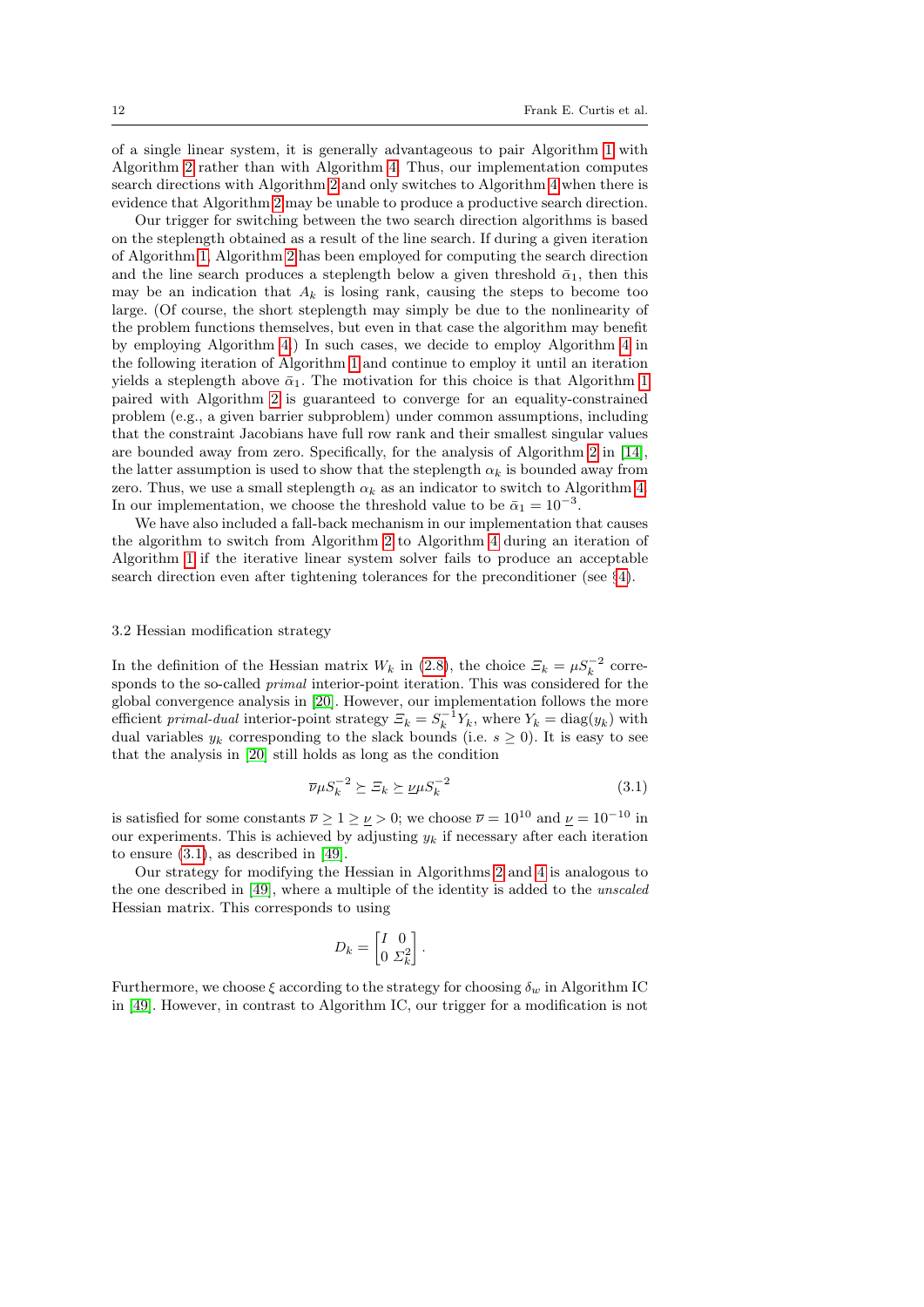the inertia of the primal-dual system. Rather, we trigger a modification based on the conditions described in step 6 of Algorithm [2](#page-8-0) and step 9 of Algorithm [4.](#page-11-0) We have also found it beneficial in our numerical experiments to trigger a modification at the start of the search direction computation if in the previous iteration the line search reduced  $\alpha_k$  due to the sufficient decrease condition [\(2.6\)](#page-5-2). This leads to somewhat shorter search directions and makes the acceptance of larger steplengths  $\alpha_k$  more likely, often leading to a reduction in iteration count.

# 3.3 Flexible penalty function

An important algorithmic feature of our code is the use of a flexible penalty function [\[18\]](#page-26-15). This mechanism is designed to avoid a pitfall of penalty functions, namely the potential for the algorithm to set an unnecessarily large value of the penalty parameter and thus restricting the iterates to remain close to the feasible region. This can lead to small steplengths and slow convergence.

The effect of the flexible penalty function on our line search is that, instead of requiring  $\alpha_k$  to satisfy the sufficient decrease condition [\(2.6\)](#page-5-2) for a fixed  $\pi$ , we only require that  $\alpha_k$  satisfies a sufficient decrease condition for some  $\pi$  in an interval  $[\pi^l, \pi^u]$ . In particular, given  $\pi^l \leq \pi^m \leq \pi^u$ ,  $\alpha_k \in (0, \alpha_k^{\max}]$  is acceptable as long as

<span id="page-13-0"></span>
$$
\phi(z_k + \alpha_k \tilde{d}_k; \mu, \pi) \leq \phi(z_k; \mu, \pi) - \eta_2 \alpha_k \Delta m_k(d_k; \mu, \pi^m)
$$
  
for some  $\pi \in [\pi^l, \pi^u].$  (3.2)

Generally speaking,  $\pi^{l}$  and  $\pi^{u}$  can be set to relatively small and large values, respectively, and  $\pi^m$  need only be set large enough so that the model reduction  $\Delta m_k(d_k; \mu, \pi^m)$  is sufficiently positive. However, all of these values need to be updated carefully in order to ensure convergence.

We have adapted the strategy proposed in [\[18\]](#page-26-15) for updating  $\pi^{l}$  and  $\pi^{u}$  and for setting  $\pi^m$  during each iteration. In fact,  $\pi^u$  is intended to play the role of the original penalty parameter value as presented in Algorithms [2](#page-8-0) and [4](#page-11-0) (except in the model reduction conditions  $(2.11)$  and  $(2.20)$ , so the update for this value is the same as that for  $\pi$  in Termination test 2 of each of these algorithms. The only difference is that, in the context of a flexible penalty function,  $\pi^u$  can be initialized to a larger value than one would normally initialize the penalty parameter in other approaches; in our experiments, we initialize  $\pi^{l} \leftarrow 10^{-6}$  and  $\pi^{u} \leftarrow 1$ . The value  $\pi^{l}$ , as in [\[18\]](#page-26-15), is designed to reflect the changes in the nonlinear (i.e., not the model) functions as the overall algorithm proceeds. We only update this quantity after the line search whenever [\(3.2\)](#page-13-0) failed to hold for  $\pi = \pi^l$ . In such cases, we update

$$
\pi^{l} \leftarrow \min\{\pi^{u}, \pi^{l} + \max\{10^{-4}(\chi - \pi^{l}), 10^{-4}\}\},\
$$

where

$$
\chi := \frac{\phi(z_k + \alpha_k \vec{d}_k; \mu) - \phi(z_k; \mu)}{\|c(z_k)\| - \|c(z_k + \alpha_k \vec{d}_k)\|}.
$$

After a repeated number of updates of this form, the algorithm could potentially set  $\pi^l = \pi^u$ , but this is rare in practice, meaning that in general the flexible penalty function provides a much wider variety of steps to be acceptable to the line search than a classical penalty function.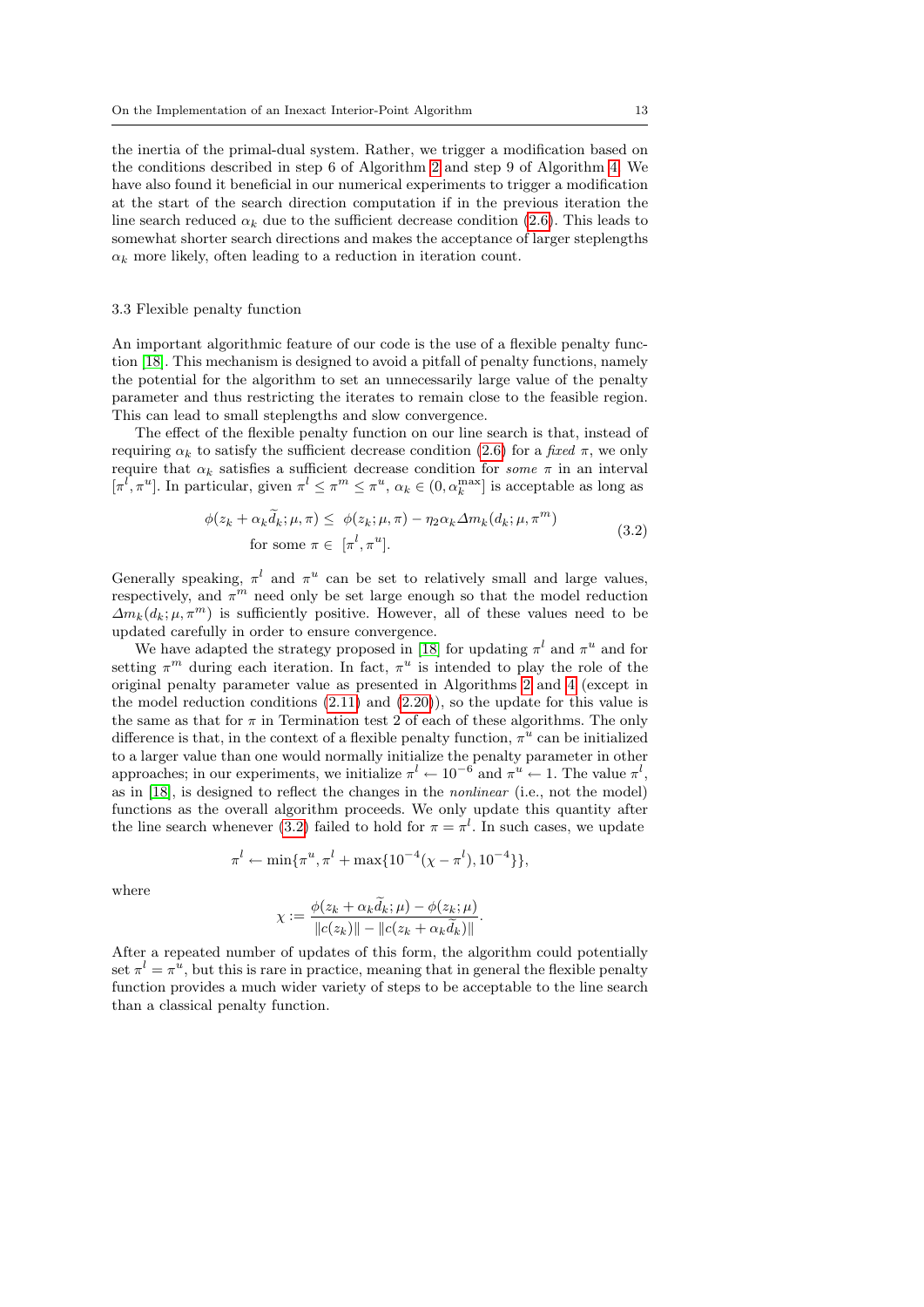There are two more issues to consider regarding the use of a flexible penalty function. One concerns the value of  $\pi$  that appears in the model reduction con-ditions [\(2.11\)](#page-8-1) and [\(2.20\)](#page-11-3). For this value, we choose  $\pi^{l}$  so that either condition will be satisfied more easily. The second issue is the choice of  $\pi^m$ , for which we consider two cases. If in the current iteration Termination test 2 was satisfied, but Termination test 1 was not, then we follow [\[18\]](#page-26-15) and set  $\pi^m$  to be the maximum of  $\pi^{l}$  and  $\pi^{t}$ , where  $\pi^{t}$  is computed during Termination test 2. This choice guarantees that the model reduction  $\Delta m_k(d_k; \mu, \pi^m)$  is sufficiently positive. Otherwise, if Termination Test 1 was satisfied, then we set  $\pi^m$  to be  $\pi^l$  since, based on our decision to use  $\pi^{l}$  as the penalty parameter value in [\(2.11\)](#page-8-1) and [\(2.20\)](#page-11-3), this choice also guarantees that the model reduction  $\Delta m_k(d_k; \mu, \pi^m)$  is positive. Overall, in either case, we guarantee that  $(3.2)$  is a sufficient decrease condition for  $\phi$ .

# <span id="page-14-0"></span>3.4 Preconditioning

When an iterative solver is used to solve the linear systems  $(2.9)$ ,  $(2.15)$ , and [\(2.16\)](#page-10-2), an effective preconditioner is essential to keep the number of iterations low. For our numerical experiments, we use the general-purpose preconditioning approach described in this section. We remark, however, that for best performance, preconditioners should be tailored to particular problems.

Our approach is based on an algebraic multilevel preconditioner recently designed for symmetric highly indefinite systems. It uses symmetric maximum weight matchings to improve the block diagonal dominance of the system, followed by an inverse-based pivoting strategy to compute an inexact factorization. In order to bound the norm of the inverse, the factorization of some rows and columns might be postponed to the end. This leaves a Schur complement to which the procedure is applied recursively within a multilevel preconditioning framework.

Details of the preconditioning method can be found in [\[39,](#page-26-16) [42\]](#page-27-5). Here, we only give a short summary of the procedure. We denote  $\bar{A} \in \mathbb{R}^{m \times m}$  as the matrix in the linear system of interest, whether it be  $(2.9)$ ,  $(2.15)$ , or  $(2.16)$ .

Symmetric weighted matching can be viewed as a preprocessing step that computes a positive diagonal matrix  $D \in \mathbb{R}^{m \times m}$  and a permutation matrix  $P \in \mathbb{R}^{m \times m}$ to obtain a new matrix

<span id="page-14-1"></span>
$$
\hat{A} = P^T D \bar{A} D P. \tag{3.3}
$$

All entries  $\hat{a}^{(i,j)}$  of  $\hat{A}$  are at most one in size. Moreover, the diagonal blocks are either  $1 \times 1$  scalars  $\hat{a}^{(i,i)}$  with  $|\hat{a}^{(i,i)}| = 1$  (in exceptional cases one has  $\hat{a}^{(i,i)} = 0$ ) or symmetric  $2 \times 2$  blocks

$$
\begin{pmatrix}\n\hat{a}^{(i,i)} & \hat{a}^{(i+1,i)} \\
\hat{a}^{(i+1,i)} & \hat{a}^{(i+1,i+1)}\n\end{pmatrix}
$$
 such that  $|a^{(i,i)}|, |\hat{a}^{(i+1,i+1)}| \le 1$  and  $|\hat{a}^{(i+1,i)}| = 1$ .

In addition, a further permutation based on nested dissection [\[32\]](#page-26-17) (w.l.o.g. included in P) is computed to reduce the fill-in in a sparse  $LDL<sup>T</sup>$  factorization. Numerical experiments in [\[39,](#page-26-16) [41,](#page-27-6)[43\]](#page-27-7) indicate that this preprocessing step, in the context of computing a factorization of  $\overline{A}$ , makes dynamic pivoting strategies unnecessary.

Once the system is reordered and rescaled according to [\(3.3\)](#page-14-1), the preconditioner is computed by an incomplete factorization  $LDL^T = \hat{A} + E$  of  $\hat{A}$ . Suppose that at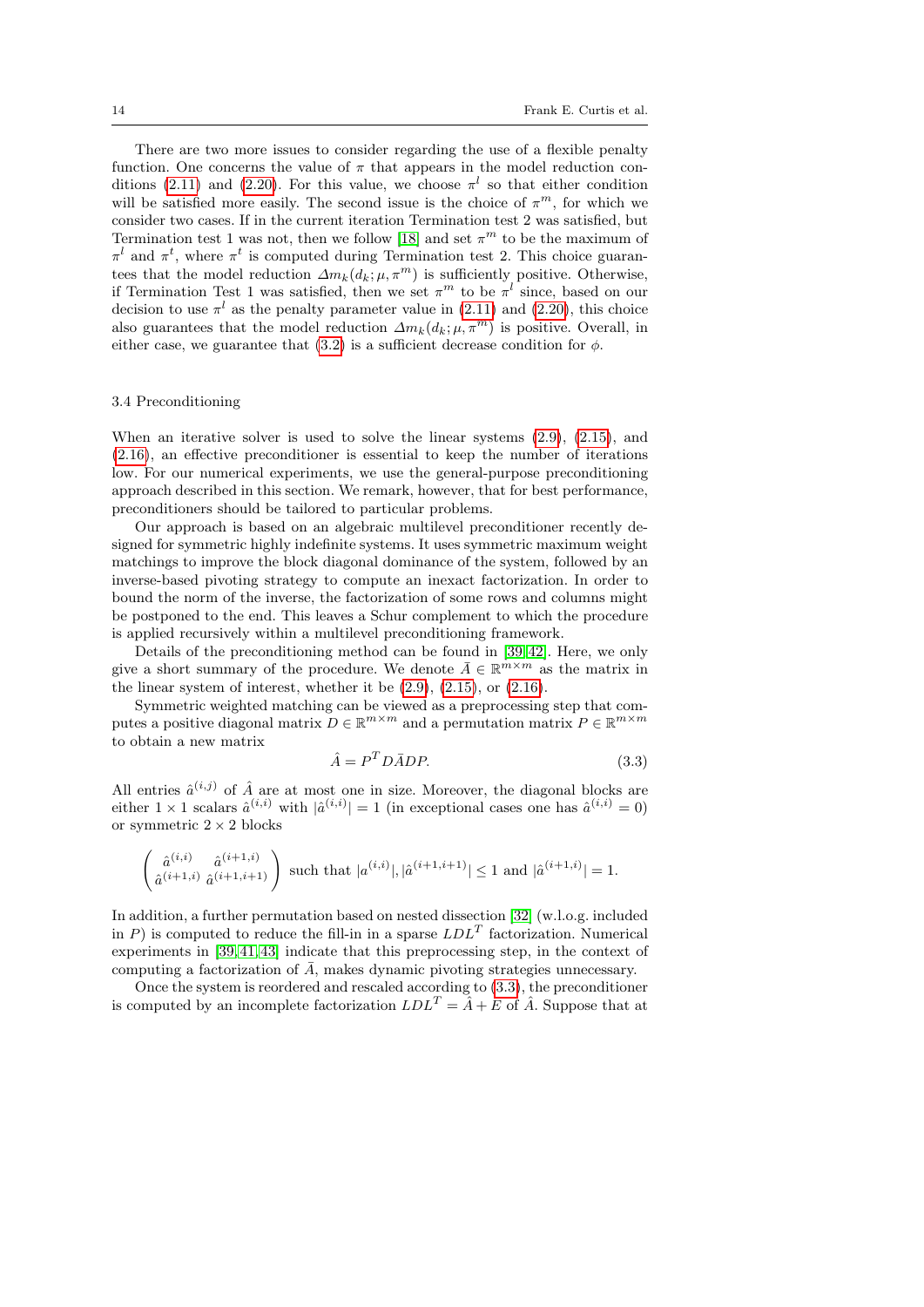step  $j$  of the factorization algorithm we have

$$
\hat{A} = \begin{pmatrix} B & F^T \\ F & C \end{pmatrix} = \begin{pmatrix} L_B & 0 \\ L_F & I \end{pmatrix} \begin{pmatrix} D_B & 0 \\ 0 & S_C \end{pmatrix} \begin{pmatrix} L_B^T & L_F^T \\ 0 & I \end{pmatrix},
$$

where  $L_B \in \mathbb{R}^{j \times j}$  is unit lower triangular,  $D_B \in \mathbb{R}^{j \times j}$  is block diagonal with diagonal blocks of size  $1 \times 1$  and  $2 \times 2$ , and  $S_C = C - L_F D_B L_F^T$  denotes the approximate Schur complement. Following [\[11,](#page-25-11) [40\]](#page-27-8), one can easily estimate

<span id="page-15-1"></span>
$$
\left\| \begin{pmatrix} L_B & 0 \\ L_F & I \end{pmatrix}^{-1} \right\| \le \kappa_L \tag{3.4}
$$

in every step for a prescribed bound  $\kappa_L > 1$  based on a sparse adaption of the method presented in [\[17\]](#page-26-18). If at step  $j$  the approximate factorization fails to satisfy  $(3.4)$ , then row and column j are permuted to the end. Otherwise we proceed with the approximate factorization where small entries in  $L$  are dropped according to a relative drop tolerance  $\epsilon_L \in (0, 1]$ . When the approximate  $LDL^T$  decomposition has finally passed all rows and columns of  $\hat{A}$ , we are faced with a system of the form

$$
Q^T \hat{A} Q = \begin{pmatrix} L_{11} & 0 \\ L_{21} & I \end{pmatrix} \begin{pmatrix} D_{11} & 0 \\ 0 & S_{22} \end{pmatrix} \begin{pmatrix} L_{11}^T & L_{21}^T \\ 0 & I \end{pmatrix}.
$$

The Schur complement  $S_{22}$ , corresponding to all postponed updates, is then computed explicitly, and the strategies for reordering, scaling and factoring are recursively applied to  $S_{22}$ , leading to a multi-level factorization. To improve sparsity, small elements of the Schur complement  $S_{22}$  are dropped before the recursion according to a relative drop tolerance  $\epsilon_S \in (0, 1]$ . Once the Schur complement has a sufficiently small size (less than 5000 rows and columns in our implementation) or a maximum number of levels is reached, the Schur complement is factored exactly.

For the iterative solution of linear systems we use the symmetric quasi-minimum residual (SQMR) method [\[24\]](#page-26-19) which has been found to work well with this preconditioner. Here, we allow a depth up to 30 in the multi-level approach, the constant bounding the norm of the inverse of the factor in [\(3.4\)](#page-15-1) is chosen to be  $\kappa_L = 2$ , and the drop tolerances for the factor and the Schur complement are set to be  $\epsilon_L = 10^{-2}$  and  $\epsilon_S = 10^{-3}$ , respectively. The SQMR method is allowed a maximum number of 1500 iterations. If this number is exceeded, then the preconditioner is recomputed with tightened drop tolerances (both divided by 3) and the iteration counter is reset. If necessary, the tolerances are tightened repeatedly. If an acceptable solution for Algorithm [2](#page-8-0) has not been computed after 4 such attempts, then the method reverts to Algorithm [4.](#page-11-0) If an acceptable solution for Algorithm [4](#page-11-0) has not been computed after 4 such attempts, then the last computed inexact solution is used (without guarantees for a successful line search). In either of these latter two cases, before a new linear system is solved, the drop tolerances are multiplied by 3, though they are never set higher than the default values given above.

### <span id="page-15-0"></span>4 Numerical Experiments

The algorithm described in the previous sections was implemented in the IPOPT open-source optimization package<sup>[1](#page-15-2)</sup>; for our experiments we use revision 1954 of

<span id="page-15-2"></span><sup>1</sup> http://www.coin-or.org/Ipopt/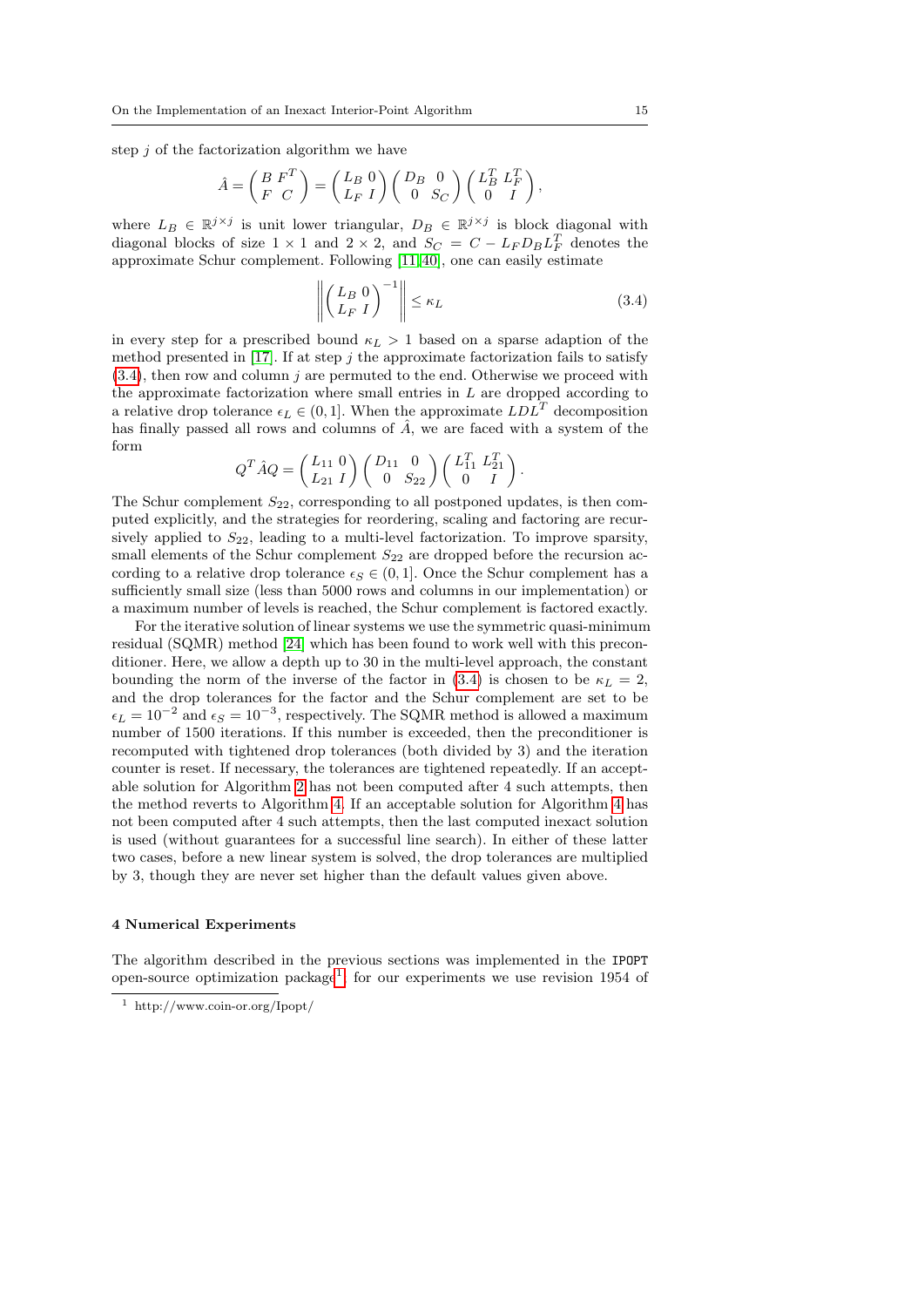the branches/parallel development branch. The linear systems are solved using the iterative linear system solvers and preconditioners implemented in the PARDISO software package<sup>[2](#page-16-0)</sup> version 4.1.1. The finite-element discretization of the PDEs in  $§4.2-4.3$  $§4.2-4.3$  $§4.2-4.3$  was implemented using the open-source libmesh library  $[33]^3$  $[33]^3$  $[33]^3$ , revision 3881 in its trunk branch, together with the PETSc library  $[3]^4$  $[3]^4$  $[3]^4$  version 3.1-p3. The three-dimensional meshes for the example in §[4.3](#page-20-0) are generated with the tetgen software<sup>[5](#page-16-3)</sup>.

In IPOPT, we use the default parameter settings with a termination tolerance 10−<sup>6</sup> , together with the parameter choices given in the previous sections. The iterative linear solver in PARDISO uses the SQMR algorithm [\[24\]](#page-26-19) with the preconditioner described in §[3.4.](#page-14-0)

The numerical experiments in the following sections illustrate the performance of our implementation on a large nonlinear optimization test set and on two PDEconstrained problems. Overall, we show that the method is robust and provides improved computation times compared to the default IPOPT algorithm as problem sizes grow large. The results were obtained on 8-core Intel Xeon machines with 2.33GHz clock speed and 32GB RAM, running Ubuntu Linux with GNU 4.4.1 compilers. To avoid tainted CPU times caused by memory bus contention, we ran only one serial process at a time.

# 4.1 Standard Nonlinear Programming Test Sets

To assess the robustness of the algorithm we compare its performance with the default method implemented in IPOPT on problems from the CUTEr test set [\[25,](#page-26-21)  $26$  $26$ ] for which AMPL models [\[23\]](#page-26-23) are available.<sup>6</sup> We include all feasible problems that have at least one degree of freedom, are not unbounded, and which do not have inequality constraints with both lower and upper bounds in the formulation (the latter is a purely superficial limitation of our current implementation).

Since these problems are not very large, we changed the setting for the PARDISO preconditioner so that the multi-level strategy continues until the Schur complement matrix reaches the size 10 (instead of the default 5000). This has the effect that we will always obtain a multilevel iterative preconditioner for matrices that have more than 10 equations. Allowing a CPU-time limit of 30 minutes and a limit of 3000 IPOPT iterations, the default algorithm in IPOPT [\[49\]](#page-27-2) using a direct factorization with PARDISO and a filter line-search procedure is able to find a point satisfying the termination criteria in 592 out of a total of 617 optimization problems, giving a success rate of 96%. Note that some of the problems do not satisfy the regularity assumptions made for the global convergence analysis in [\[48\]](#page-27-9). Failures are also due to exceeding the iteration limit (12 cases), and to numerical issues caused by ill-conditioning. The CPU time limit was not reached for any problem by the default algorithm.

Algorithm [1](#page-5-1) terminated successfully for 549 problems (89% success rate), exceeding the iteration limit in 12 and the CPU time limit in 20 cases. In the majority

<span id="page-16-0"></span><sup>2</sup> http://www.pardiso-project.org/

<span id="page-16-1"></span><sup>3</sup> http://libmesh.sourceforge.net/

<span id="page-16-2"></span><sup>4</sup> http://www.mcs.anl.gov/petsc/

<span id="page-16-3"></span><sup>5</sup> http://tetgen.berlios.de/

<span id="page-16-4"></span> $6$  http://orfe.princeton.edu/~rvdb/ampl/nlmodels/cute/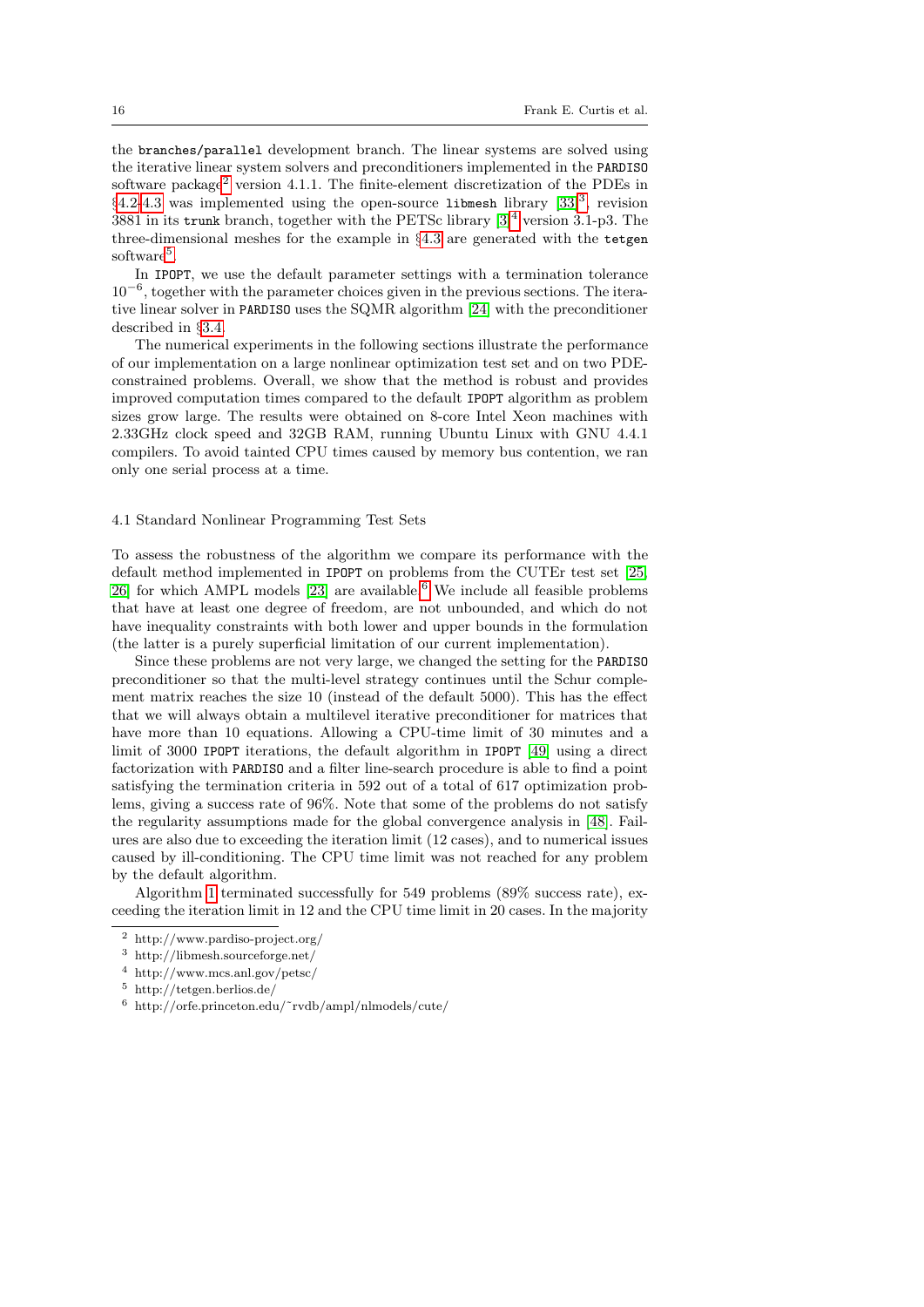of the remaining cases, the algorithm broke down because no suitable preconditioner could be computed and the iterative linear system solver did not converge. As the scope of this paper does not include convergence issues of the linear system solver, we did not explore this issue in further detail. We note that for 142 problems, the algorithm switched to Algorithm [4](#page-11-0) at some point.

We also compare this performance with that of the original algorithm in [\[20\]](#page-26-0), which always uses Algorithm [4](#page-11-0) (i.e., it decomposes the step computation) in every IPOPT iteration. That method was successful for only 518 problems, yielding a success rate of 84%. The iteration limit was exceeded in 18 cases, and the CPU time limit was hit for 33 problems. This demonstrates that an increase in robustness was obtained for our implementation with the addition of the switching strategy described in §[3.1.](#page-11-1) Specifically, the switching strategy increased the percentage of successful solves from 84% to 89%.

We also note that our algorithm is able to solve the counterexample from [\[47\]](#page-27-3) in 20 iterations, reverting to Algorithm [4](#page-11-0) twice (for one iteration each time), following the adaptive step computation strategy described in §[3.1.](#page-11-1) By contrast, the algorithm fails if steps are always computed using Algorithm [2](#page-8-0) because the stepsizes  $\alpha_k$  converge to zero, as expected from the analysis in [\[47\]](#page-27-3).

# <span id="page-17-0"></span>4.2 Optimal boundary control

Our first PDE-constrained optimization problem is an optimal control problem motivated by the "Heating with radiation boundary conditions" example in Section 1.3.1 of [\[45\]](#page-27-10):

<span id="page-17-4"></span><span id="page-17-3"></span><span id="page-17-1"></span>
$$
\min_{u,T} \; \int_T u \, da
$$

subject to

<span id="page-17-2"></span>
$$
-\Delta T = 0 \qquad \qquad \text{in } \Omega \tag{4.1a}
$$

$$
\frac{\partial T}{\partial n} = \alpha (u - T^4) \qquad \text{on } \Gamma \tag{4.1b}
$$

$$
T \ge T_j^{\min} \qquad \qquad \text{in } \Omega_j \text{ for } j = 1, \dots, N_S \qquad (4.1c)
$$

$$
u \geq 0 \qquad \qquad \text{on } \Gamma. \tag{4.1d}
$$

Here, T denotes temperature in a domain  $\Omega \subseteq \mathbb{R}^3$ , and the term  $\frac{\partial T}{\partial n}$  denotes the outward-pointing normal derivative of the temperature on the boundary  $\Gamma$  of Ω. The boundary condition [\(4.1b\)](#page-17-1) expresses the radiation heat loss according to the Stefan-Boltzmann law with a Stefan's constant  $\alpha > 0$ , where the control u dictates heat that can be resupplied on  $\Gamma$ . The goal is to minimize the amount of heat supplied while attaining a temperature of at least  $T_i^{\min}$  within  $N_S$  subregions  $\Omega_i \subseteq \Omega$ . Following the common finite element approach, we multiply [\(4.1a\)](#page-17-2) with a test function  $v \in H^1(\Omega)$  and apply Green's formula together with [\(4.1b\)](#page-17-1). The weak formulation of the PDE is then to find  $T \in H^1(\Omega)$  such that

$$
0 = -\int_{\Omega} \Delta Tv \, dx = \int_{\Omega} \nabla T \cdot \nabla v \, dx - \alpha \int_{\Gamma} (T^4 - u) \, v \, da \quad \forall v \in H^1(\Omega). \tag{4.2}
$$

We generate a regular mesh of tetrahedrons, each with volume  $h^3/24$  for a discretization parameter  $h > 0$ , and use the standard linear finite element basis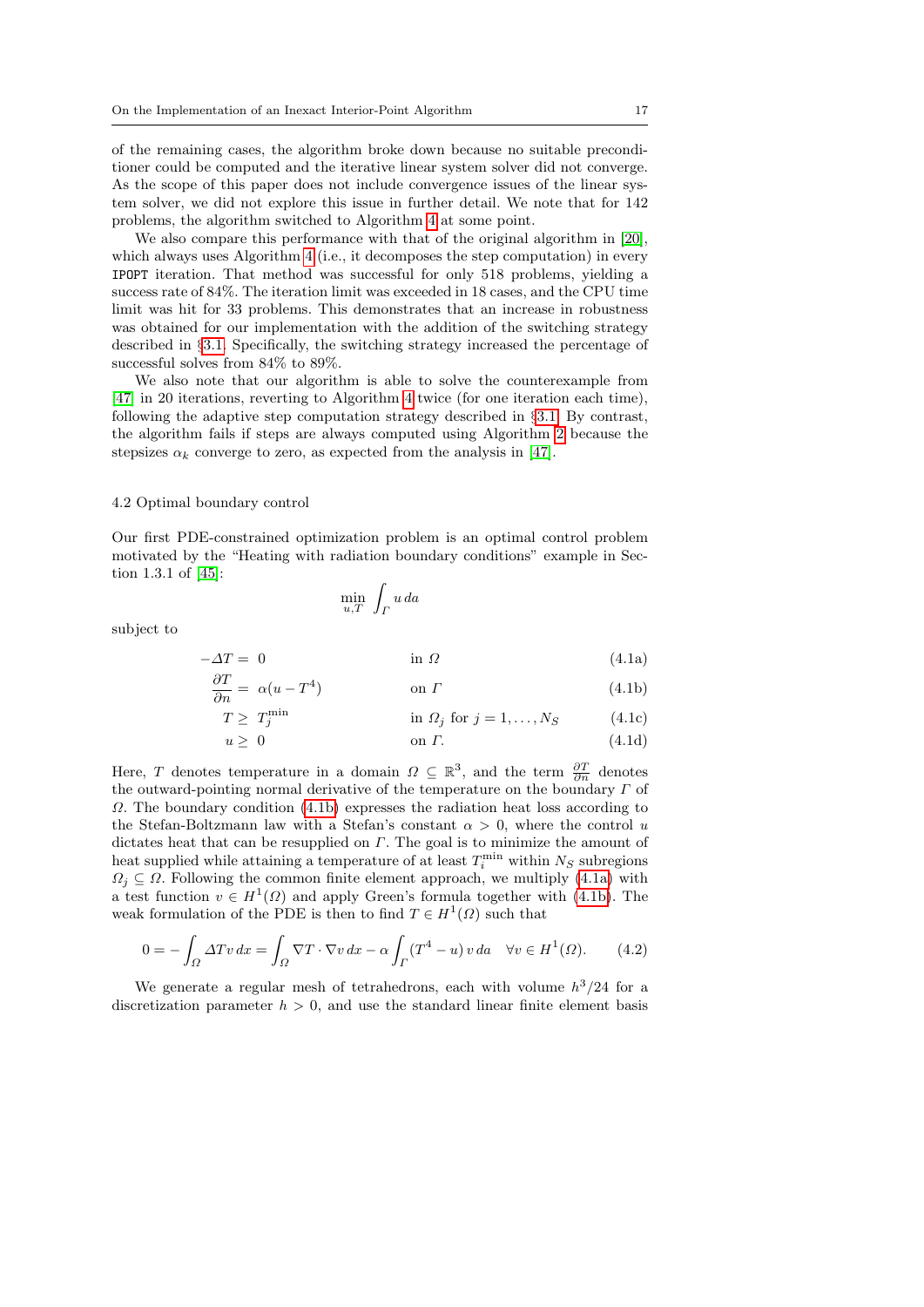<span id="page-18-0"></span>

| h.   | $\#\text{var}$ | #bds  | $\#$ eq | $\#$ ineq |
|------|----------------|-------|---------|-----------|
| 0.05 | 47263          | 5724  | 42461   |           |
| 0.04 | 89453          | 9183  | 81951   | 0         |
| 0.03 | 199389         | 16498 | 186319  | 0         |
| 0.02 | 670153         | 42313 | 640151  | 0         |

Table 4.1 Problem sizes for instances of the boundary control example.

functions  $\{\varphi_i\}_{i=1,\ldots,n_h}$ . Projecting [\(4.2\)](#page-17-1) onto the generated finite dimensional subspace  $V^h$  by approximating T with  $T^h = \sum_i T^{(i)} \varphi_i$  and u by  $u^h = \sum_i u^{(i)} \varphi_i$  (the latter requires discretized values  $u^{(i)}$  only corresponding to the boundary  $\Gamma$ ), we solve the finite-dimensional problem

$$
\min_{u^{(i)}, T^{(i)}} \sum_i u^{(i)} \int_{\Gamma} \varphi_i \, da
$$

subject to

$$
0 = \int_{\Omega} \sum_{i} T^{(i)} \nabla \varphi_{i} \cdot \nabla \varphi_{j} dx
$$

$$
- \alpha \int_{\Gamma} \left( \sum_{i} T^{(i)} \varphi_{i} \right)^{4} - \sum_{i} u^{(i)} \varphi_{i} \right) \varphi_{j} da \quad \text{for } j = 1, ..., n_{h} \qquad (4.3a)
$$

$$
T^{(i)} \geq T_j^{\min} \quad \text{for } j \in \{1, \dots, N_S\} \text{ and } i \in \{\hat{i} \mid \exists x \in \Omega_j : \varphi_i(x) = 1\} \tag{4.3b}
$$

$$
u^{(i)} \geq 0. \tag{4.3c}
$$

We choose  $\alpha = 1$  and  $\Omega = (0,1)^3$  and define two regions to be heated,  $\Omega_1 =$  $[0.1, 0.2] \times [0.05, 0.3] \times [0, 0.1]$  and  $\Omega_2 = [0.8, 1] \times [0.75, 1] \times [0.7, 1]$ , with associated threshold temperatures of  $T_1^{\text{min}} = 2.5$  and  $T_2^{\text{min}} = 2$ . In [\(4.3b\)](#page-17-1), we used the fact that a nodal finite element basis was chosen, so that  $\max_{x \in \Omega} \varphi_i(x) = 1$ , and for all  $x \in \Omega$  we have  $\sum_i \varphi_i(x) = 1$ . Since  $\nabla \varphi_i \cdot \nabla \varphi_j = \mathcal{O}(1/h^2)$  and  $\int_E dx = \mathcal{O}(h^3)$  for a tetrahedron E, we multiply [\(4.3a\)](#page-17-2) by  $10^{-2}/h$  in our implementation, to ensure that the gradients of these constraints do not vanish as  $h \to 0$ . Similarly, the objective function was scaled internally by the factor  $10^{-2}/(h^2)$ .

We executed our implementation of the optimization algorithm for four choices of the discretization level. As initial point, we chose  $T = T_{\text{init}}$  with  $T_{\text{init}} =$  $1.1(T_1^{\text{min}} + T_2^{\text{min}})$ , and  $u = (T_{\text{init}})^4$ . Table [4.1](#page-18-0) shows the discretization parameter  $(h)$ , number of optimization variables  $(\text{#var})$ , number of simple bound constraints ( $\#bds$ ), number of equality constraints ( $\#eq$ ), and number of inequality constraints ( $\#$ ineq) for various instances of this example. Tables [4.2](#page-19-0) and [4.3](#page-19-1) provide performance measures in the form of number of iterations (it), final objective value  $f(x_*)$ , CPU seconds (CPUs), and CPU seconds per iteration (CPUs/it) for the default IPOPT algorithm and for the new algorithm using inexact steps, respectively. The last column in Table [4.3](#page-19-1) shows the overall CPU time speedup of the inexact algorithm compared to the default method. Figure [4.1](#page-19-2) shows the optimal solution for the finest discretization  $h = 0.02$ .

We clearly see a significant gain in computation speed that becomes more pronounced as the problem size increases. For the largest problem with a discretization parameter  $h = 0.02$ , the speedup is a factor of 7.85.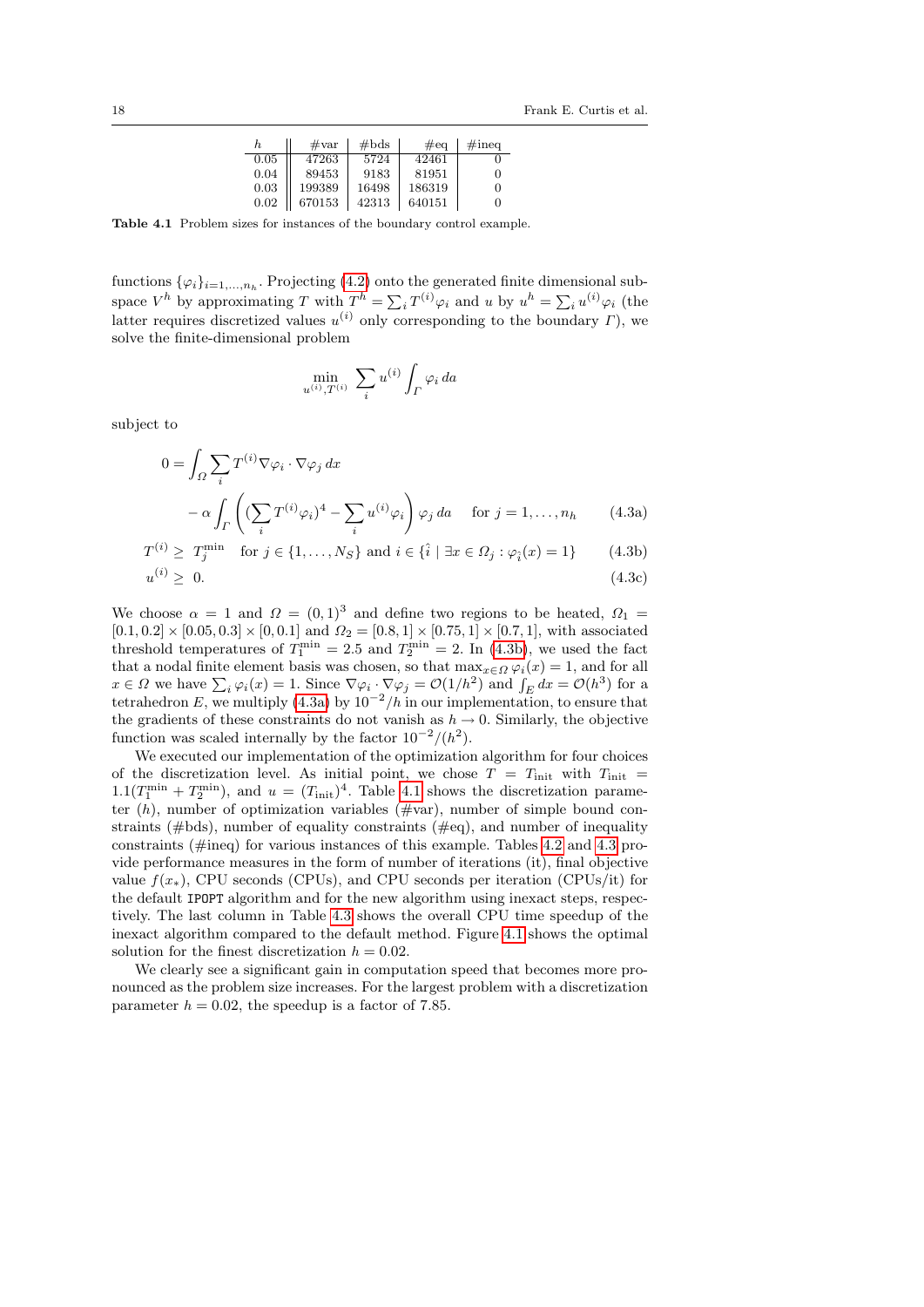

Fig. 4.1 Optimal state (left) and control (right) for the boundary control example. The regions  $\Omega_1$  (top) and  $\Omega_2$  (bottom) are visualized as a box. It is interesting to note that the corners of the regions  $\Omega_1$  and  $\Omega_2$  are heated most, instead of the inner part of its surface.

<span id="page-19-2"></span><span id="page-19-0"></span>

|          | it | $f(x_{*})$ | <b>CPUs</b> | CPUs/it |
|----------|----|------------|-------------|---------|
| 0.05     | 29 | 40.6349    | 675.85      | 23.31   |
| 0.04     | 33 | 39.9458    | 2806.16     | 85.04   |
| $0.03\,$ | 34 | 37.7909    | 16330.56    | 480.31  |
| 0.02     |    | 40.9115    | 304780.45   | 6625.66 |

Table 4.2 Performance measures for the default algorithm applied to the boundary control example.

<span id="page-19-1"></span>

|      | it | $(x_{*})$ | CPUs     | CPUs/it | speedup   |
|------|----|-----------|----------|---------|-----------|
| 0.05 | 33 | 40.6349   | 374.17   | 11.34   | $_{1.81}$ |
| 0.04 | 33 | 39.9458   | 646.77   | 19.60   | 4.34      |
| 0.03 |    | 37.7909   | 4495.83  | 121.51  | 3.63      |
| 0.02 |    | 40.9115   | 38824.33 | 826.05  | 7.85      |

Table 4.3 Performance measures for the inexact algorithm applied to the boundary control example.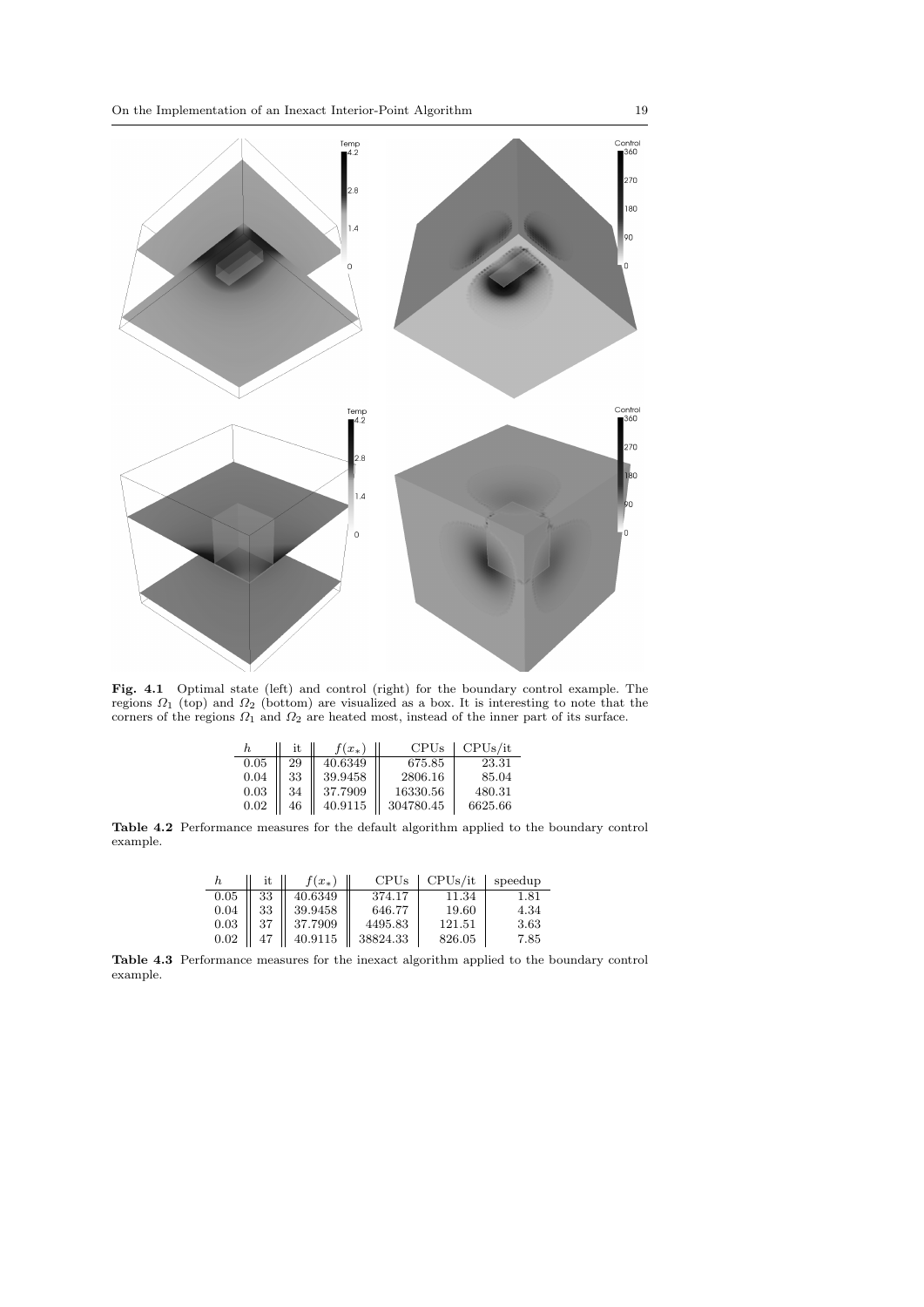<span id="page-20-1"></span>

Fig. 4.2 Illustration of the geometry of the server room cooling model projected onto the  $x_3 = 0$  axis. Cool air is pumped into the room via the AC units on the boundary in order to cool the hot surfaces of the equipment  $\varGamma_T$ . Air flows out of the room via the exhaust at  $\varGamma_{Ex_1}$ .

The tables list the average CPU time per iteration, but it should be noted that the step computation requires considerably more time towards the end of the optimization procedure than at the beginning. Taking the  $h = 0.02$  case as an example, in the first 22 IPOPT iterations the preconditioners (each computed in less than one minute) have fill-in factors of at most 3 and SQMR requires only between 35 and 200 iterations, leading to times of less than 4 minutes for each step computation. However, in the last IPOPT iterations, the dropping tolerances have to be tightened (down to about  $3 \cdot 10^{-4}$  and  $3 \cdot 10^{-5}$ , respectively). At the tightest level of these tolerances, the preconditioner (computed in up to 9 minutes) has a fill-in factor of almost 10 and still SQMR requires more than 1000 iterations, leading to times up to 35 minutes at this level. Even though our results demonstrate significant improvements due to the use of iterative linear system solvers, this illustrates that finding preconditioners that are less dependent on the conditioning of the saddle point matrix in  $(2.2)$  as  $\mu$  approaches zero is still an area of active research (see, e.g.,  $[1,4]$  $[1,4]$ ).

# <span id="page-20-0"></span>4.3 Server room cooling

Our second example is motivated by the real-life problem of cooling computer equipment in a server room. In our simplified model, we assume that (cold) air is blown into the room from air conditioners (AC), and that (hot) air leaves the room at exhausts (Ex); see Figure [4.2.](#page-20-1) Inside the domain lies equipment with hot surfaces that need to be cooled by sufficient airflow passing alongside.

For simplicity, we suppose that air is incompressible, has no internal friction, and that all velocities are far below the speed of sound. Under these assumptions, we can model air velocity  $y(x)$  as the gradient of a potential  $\Phi(x)$  satisfying the Laplace equation

$$
-\Delta \Phi = 0 \qquad \text{in } \Omega \tag{4.4}
$$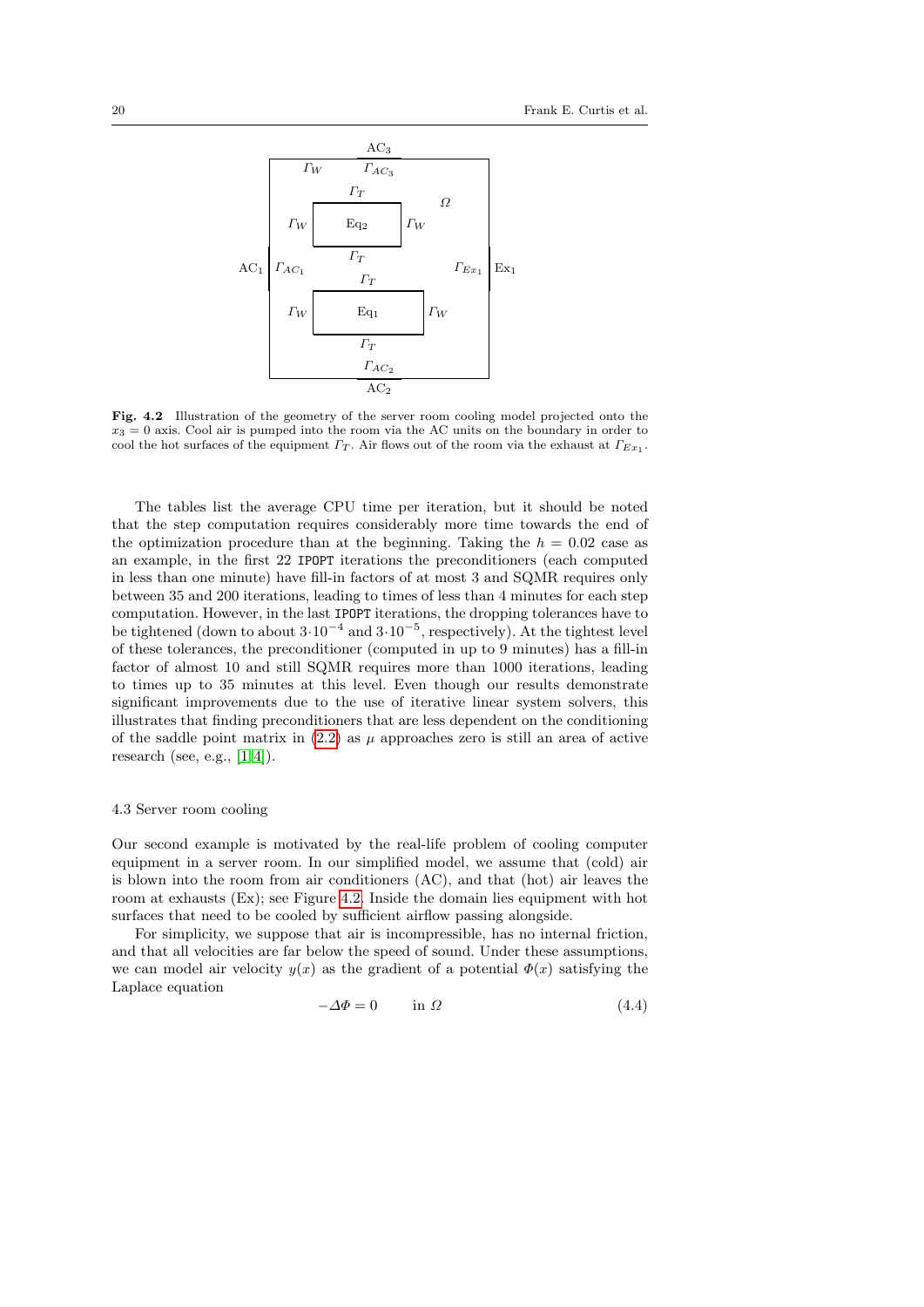for a domain  $\Omega \subseteq \mathbb{R}^3$ . Appropriate boundary conditions for the walls (and nonheat producing surfaces of the equipment)  $\Gamma_W$ , cold air inlets  $\Gamma_{AC_i}$ , exhausts  $\Gamma_{Ex_i}$ , and heat producing surfaces of the equipment  $\Gamma_T$ , respectively, are

<span id="page-21-0"></span>
$$
\frac{\partial \Phi}{\partial n} = 0 \qquad \qquad \text{on } \Gamma_W \tag{4.5a}
$$

$$
\frac{\partial \Phi}{\partial n} = -u_{AC_i} \Psi_{T_{AC_i}} \qquad \qquad \text{on } \Gamma_{AC_i} \tag{4.5b}
$$

$$
\frac{\partial \Phi}{\partial n} = +u_{Ex_i} \Psi_{T_{Ex_i}} \qquad \qquad \text{on } \Gamma_{Ex_i} \tag{4.5c}
$$

<span id="page-21-1"></span>
$$
\frac{\partial \Phi}{\partial n} = 0 \qquad \text{on } \Gamma_T; \tag{4.5d}
$$

see also Figure [4.2.](#page-20-1) Here,  $\frac{\partial \Phi}{\partial n}$  denotes the outward-pointing normal derivative of the potential, and  $\Psi_{\Gamma_{AC_i}}(x)$   $(i = 1, ..., N_{AC})$  and  $\Psi_{\Gamma_{Ex_i}}(x)$   $(i = 1, ..., N_{Ex})$  define airflow velocity profiles on the surfaces of the air conditioners and exhausts, respectively. Similarly,  $u_{AC_i} \in \mathbb{R}$  and  $u_{Ex_i} \in \mathbb{R}$  denote control parameters for the maximal flow rates at these air inlets and outlets. The weak formulation of [\(4.4\)](#page-17-3) with [\(4.5\)](#page-21-0) is to find  $\Phi \in H^1(\Omega)$  such that

$$
0 = -\int_{\Omega} \Delta \Phi v \, dx
$$
  
= 
$$
\int_{\Omega} \nabla \Phi \cdot \nabla v \, dx + \sum_{i=1}^{N_{AC}} \int_{\Gamma_{AC_{i}}} u_{AC_{i}} \Psi_{\Gamma_{AC_{i}}} v \, da
$$
  

$$
- \sum_{i=1}^{N_{Ex}} \int_{\Gamma_{Ex_{i}}} u_{Ex_{i}} \Psi_{\Gamma_{Ex_{i}}} v \, da \qquad \forall v \in H^{1}(\Omega).
$$
 (4.6)

It is important to note that [\(4.6\)](#page-21-1) has a solution only if the controls satisfy the mass balance equation

<span id="page-21-2"></span>
$$
\sum_{i=1}^{N_{AC}} \int_{\Gamma_{AC_i}} u_{AC_i} \Psi_{\Gamma_{AC_i}} da - \sum_{i=1}^{N_{Ex}} \int_{\Gamma_{Ex_i}} u_{Ex_i} \Psi_{\Gamma_{Ex_i}} da = 0, \tag{4.7}
$$

and in that case [\(4.6\)](#page-21-1) only determines the potential  $\Phi \in H^1(\Omega)$  up to an additive constant. Therefore, a normalization condition will be introduced below.

As a constraint, we require that the air speed at the heat-producing surfaces has a minimum velocity so that heat is carried away. More precisely, recalling that the velocity is the gradient of the potential function  $\Phi$ , we impose a point-wise state constraint

<span id="page-21-3"></span>
$$
\|\nabla\Phi(x)\|_2^2 \ge y_{\min}^2 \qquad \text{for all } x \in \varGamma_T \tag{4.8}
$$

with a constant  $y_{\text{min}} > 0$ .

To obtain the discretized problem, we generate an irregular mesh of tetrahedrons, each with maximal volume  $h^3$ , again choose a finite-dimensional subset  $V^h \subseteq H^1(\Omega)$  with a basis  $\{\varphi_i\}_{i=1,\ldots,n_h}$ , and express the finite-dimensional approximation  $\Phi_h$  of  $\Phi = \sum_i \phi^{(i)} \varphi_i$  with coefficients  $\phi \in \mathbb{R}^{n_h}$ . Defining  $u = (u_{AC}, u_{Ex})$ as the vector consisting of all control parameters, the discretized PDE [\(4.6\)](#page-21-1) then becomes

$$
A\phi - Bu = 0,
$$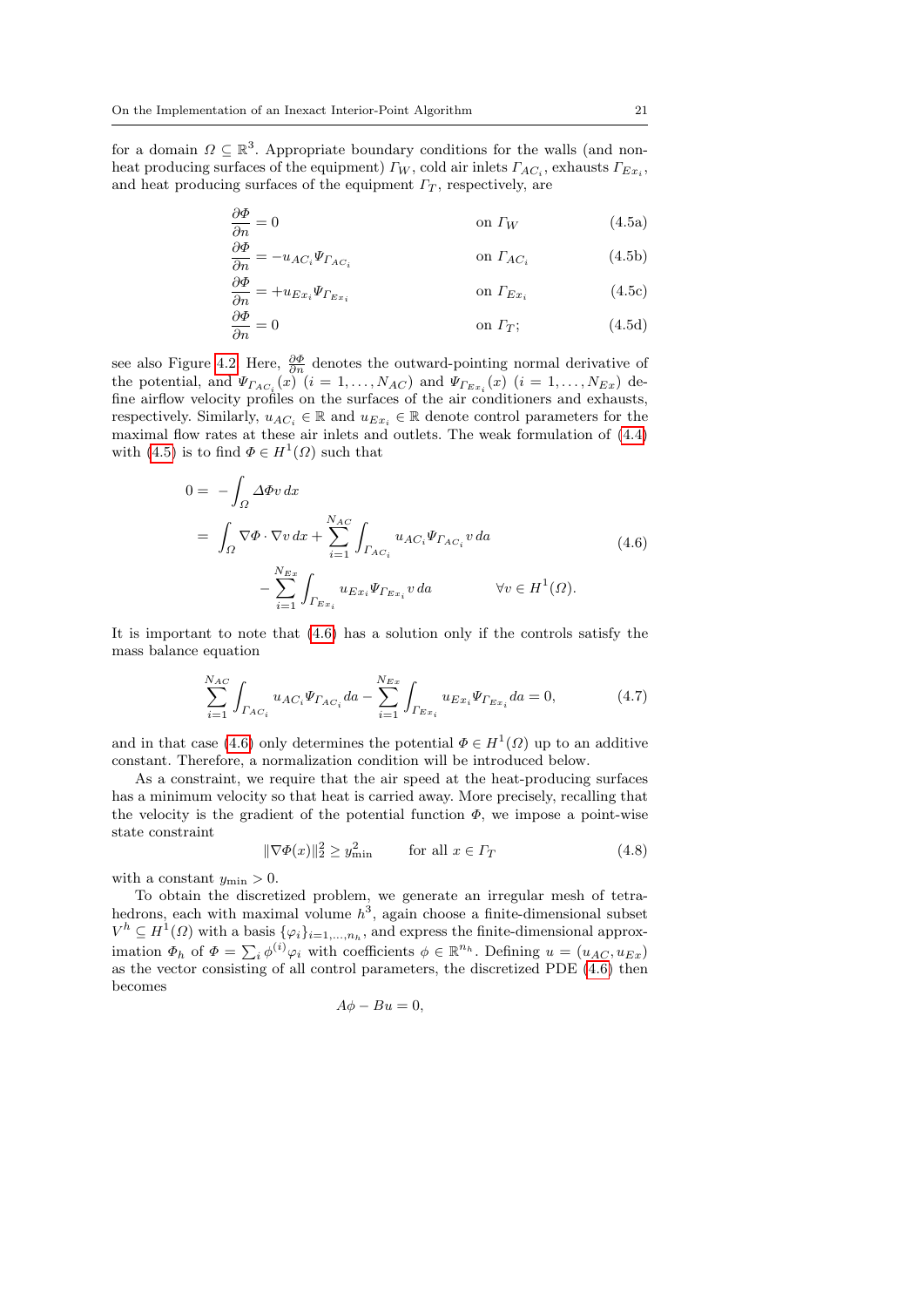where A denotes the stiffness matrix  $A^{(i,j)} = \int_{\Omega} \nabla \varphi_i \cdot \nabla \varphi_j dx$ , and  $B = [B_{AC} B_{Ex}]$ implements the boundary conditions with  $B_{AC}^{(i,j)} = -\int_{\Gamma_{AC_j}} \Psi_{\Gamma_{AC_j}} \varphi_i da$  and  $B_{Ex}^{(i,j)} =$  $\int_{\Gamma_{Ex_j}} \Psi_{\Gamma_{AC_j}} \varphi_i da.$ 

Thus, the finite-dimensional optimization problem is

$$
\min_{\phi_i, u_i, \bar{u}} \sum \beta_j u_{AC_j}
$$

subject to

$$
A\phi - Bu + \gamma e\bar{u} = 0 \tag{4.9a}
$$

$$
\gamma e^T \phi - \bar{\gamma} \bar{u} = 0 \tag{4.9b}
$$

$$
e^T B u = 0 \tag{4.9c}
$$

$$
\int_{\Gamma_e} \nabla \phi(x) \cdot \nabla \phi(x) \, da - y_{\min}^2 \left( \int_{\Gamma_e} da \right) \geq 0 \text{ for } \Gamma_e \subseteq \Gamma_T \tag{4.9d}
$$

$$
u \geq 0 \tag{4.9e}
$$

with weights  $\beta_i > 0$  in the objective function, and  $e = (1, \ldots, 1)^T \in \mathbb{R}^{n_h}$ . Here, [\(4.9c\)](#page-17-4) is a compact way of writing [\(4.7\)](#page-21-2), and [\(4.9d\)](#page-17-3) is the discretized version of [\(4.8\)](#page-21-3), which is posed for all element faces  $\Gamma_e$  contained in a heat producing surface  $\Gamma$ <sub>T</sub>. Note that the constraint [\(4.9d\)](#page-17-3) is nonlinear and nonconvex. Again, in our implementation of the above problem, we scaled the constraints [\(4.9a\)](#page-17-2) and [\(4.9d\)](#page-17-3) by factors  $10^{-2}/h$  and  $10^{-1}/h$ , respectively, to ensure that the gradients of those functions do not vanish as  $h \to 0$ .

To overcome the ill-posedness of the PDE, an auxiliary variable  $\bar{u} \in \mathbb{R}$  has been added to the problem statement. Eqn. [\(4.9a\)](#page-17-2) includes the discretized PDE, where the term  $\gamma e\bar{u}$  acts as a constant virtual source or sink all over  $\Omega$ . Since we impose the mass conservation in [\(4.9c\)](#page-17-4) explicitly, this term eventually yields  $\bar{u} = 0$ . Furthermore, an integral-type equation is imposed in [\(4.9b\)](#page-17-1). Indeed,  $e^T \phi$ can be understood as a discretization of  $\int_{\Omega} \Phi d\mu$  for some measure  $\mu$  depending on the finite-element discretization and is eventually set to zero in [\(4.9b\)](#page-17-1) since  $\bar{u} = 0$ , therefore normalizing the velocity potential  $\Phi$ . Arguing alternatively from a linear-algebra point-of-view, while the linear system  $A\phi = b$  determining the state variables  $\phi$  is singular with e being an eigenvector corresponding to the eigenvalue 0, it can be shown that the linear system

$$
\begin{bmatrix} A & \gamma e \\ \gamma e^T & -\bar{\gamma} \end{bmatrix} \begin{bmatrix} \phi \\ u \end{bmatrix} = \begin{bmatrix} b \\ 0 \end{bmatrix}
$$

is non-singular and provides a solution satisfying  $A\phi = b$ .

For our experiments we choose  $\beta_i = 1, \gamma = 1, \bar{\gamma} = 10^8, y_{\text{min}} = 1, \Gamma_{AC_1} =$  $\{0\}\times[0.4, 0.6]\times[0.2, 0.4],\, F_{AC_2}=[0.4, 0.6]\times\{0\}\times[0.2, 0.4],\, F_{AC_3}=[0.4, 0.6]\times\{1\}\times$ [0.2, 0.4], and  $\Gamma_{Ex_1} = \{1\} \times [0.4, 0.6] \times [0.6, 0.8]$ . The equipment is placed so that  $\Omega_{Eq_1} = [0.2, 0.7] \times [0.2, 0.4] \times [0, 0.8]$  and  $\Omega_{Eq_2} = [0.2, 0.6] \times [0.6, 0.8] \times [0, 0.8]$  with the remaining boundary components  $\Gamma_T$  and  $\Gamma_W$  defined accordingly as illustrated in Figure [4.2.](#page-20-1) The airflows at the inlets and outlets are assumed to have quadratic profiles, e.g., on  $\Gamma_{AC_i} = \{a^{(1)}\} \times [a^{(2)}, b^{(2)}] \times [a^{(3)}, b^{(3)}]$ , we choose

$$
\Psi_{\Gamma}(x) = \frac{4(x^{(2)} - a^{(2)})(b^{(2)} - x^{(2)})}{(b^{(2)} - a^{(2)})^2} \cdot \frac{4(x^{(3)} - a^{(3)})(b^{(3)} - x^{(3)})}{(b^{(3)} - a^{(3)})^2}.
$$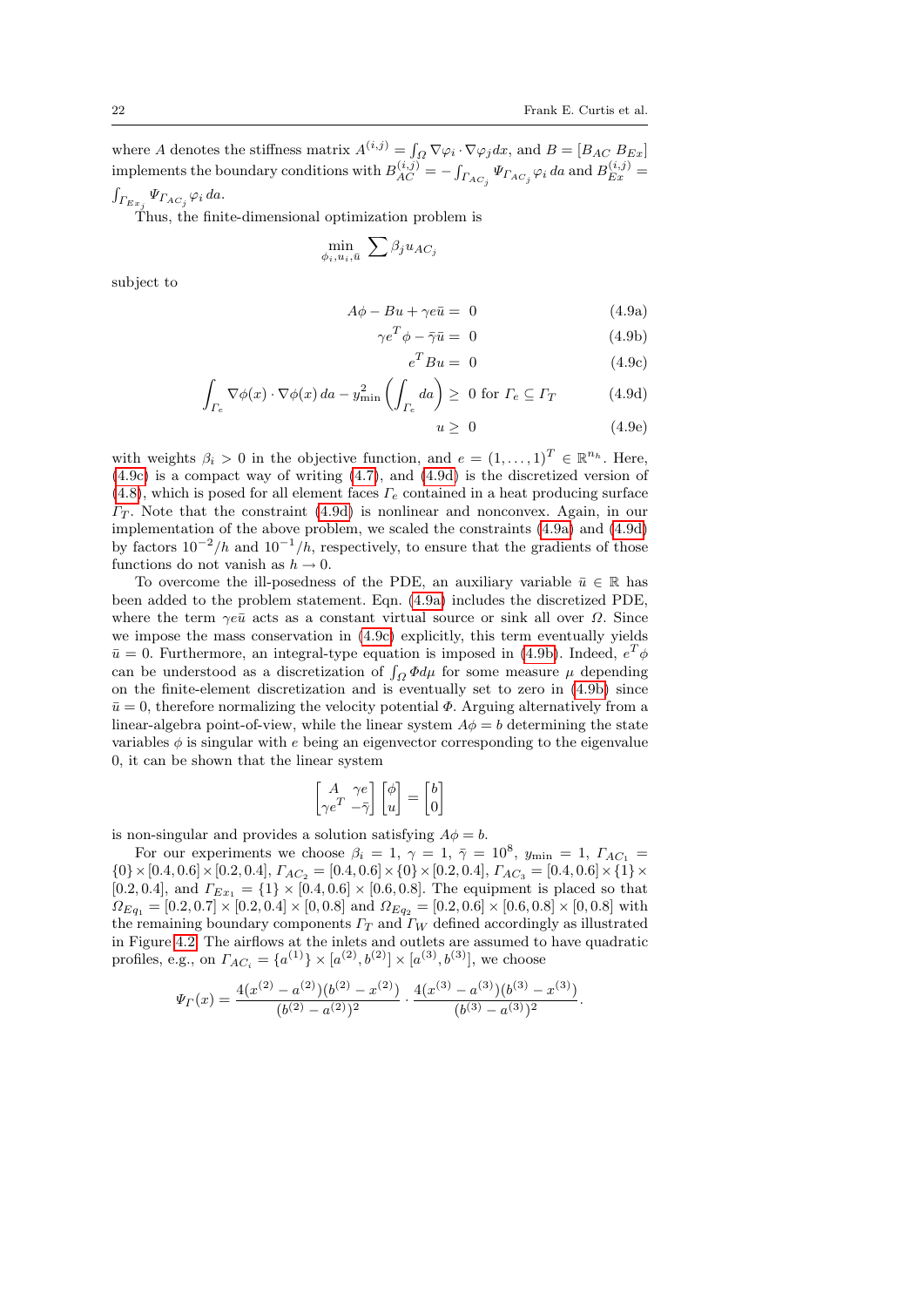

<span id="page-23-1"></span>Fig. 4.3 Optimal solution of the server room cooling optimization example. On the left, we see the streamlines of the airflow, going from the main AC on the left to the exhaust on the right. On the right, we have a bottom view of the domain  $\Omega$ , where the colors have been chosen to be dark if the air velocity is close to the threshold  $y_{\text{min}} = 1$ . One can clearly see a region at the wall of the larger piece of equipment, at which the velocity is close to critical, indicating the location of the active constraints [\(4.9d\)](#page-17-3) in  $\varGamma_T$ .

<span id="page-23-0"></span>

| h.    | $\#\text{var}$ | #bds | $\#\text{eq}$ | $\#$ ineq |
|-------|----------------|------|---------------|-----------|
| 0.04  | 38582          |      | 38579         | 869       |
| 0.03  | 88398          | 4    | 88395         | 1528      |
| 0.02  | 285510         | 4    | 285507        | 3409      |
| 0.015 | 663886         |      | 663883        | 6110      |

Table 4.4 Problem sizes for instances of the server room cooling example.

Due to the nooks in  $\Omega$  created by the equipment, numerical experiments with linear finite elements showed only linear  $L^2$ -convergence of the PDE solution as  $h \to 0$ . However, since [\(4.8\)](#page-21-3) involves the gradient of the state variable, superlinear convergence is crucial. Thus, we have chosen quadratic finite-elements and observed quadratic convergence for the PDE solution. Specifically, for three choices of the mesh size parameter,  $h = 0.2, 0.1, 0.05$ , we computed the state variables from [\(4.9a\)](#page-17-2)–[\(4.9b\)](#page-17-1) for fixed values of the control parameters. Then we refined the mesh, corresponding to a value of  $h/2$ , and recomputed the state variables. The  $L^2$ -differences for the refined and original mesh were calculated as 3.87 · 10<sup>-3</sup>, 1.04 $\cdot$  10<sup>-3</sup> and 2.50 $\cdot$  10<sup>-4</sup>. Thus we observed factors of 3.7 and 4.2 for a bisection in h, which indicates quadratic convergence.

Table [4.4](#page-23-0) shows problem size information for various instances of this problem. As starting point for our experiments, we calculated the solution of [\(4.9a\)](#page-17-2)–[\(4.9c\)](#page-17-4) for  $u_{AC_i} = 20$ . Tables [4.5](#page-24-1) and [4.6](#page-24-2) provide performance measures for the default IPOPT algorithm and for our implementation, respectively, where now we break down the optimal objective values into those for the control variables  $u_{AC_i}$  for each of the three air conditioners. Also here we see a clear reduction in computation time achieved by using the inexact algorithm, without a loss in solution accuracy. Specifically, the computation time for the largest instance with more than 600, 000 variables was reduced from more than 6 days to 8.2 hours, a speedup by a factor of 17.89. Figure [4.3](#page-23-1) shows the optimal solution for the finest discretization.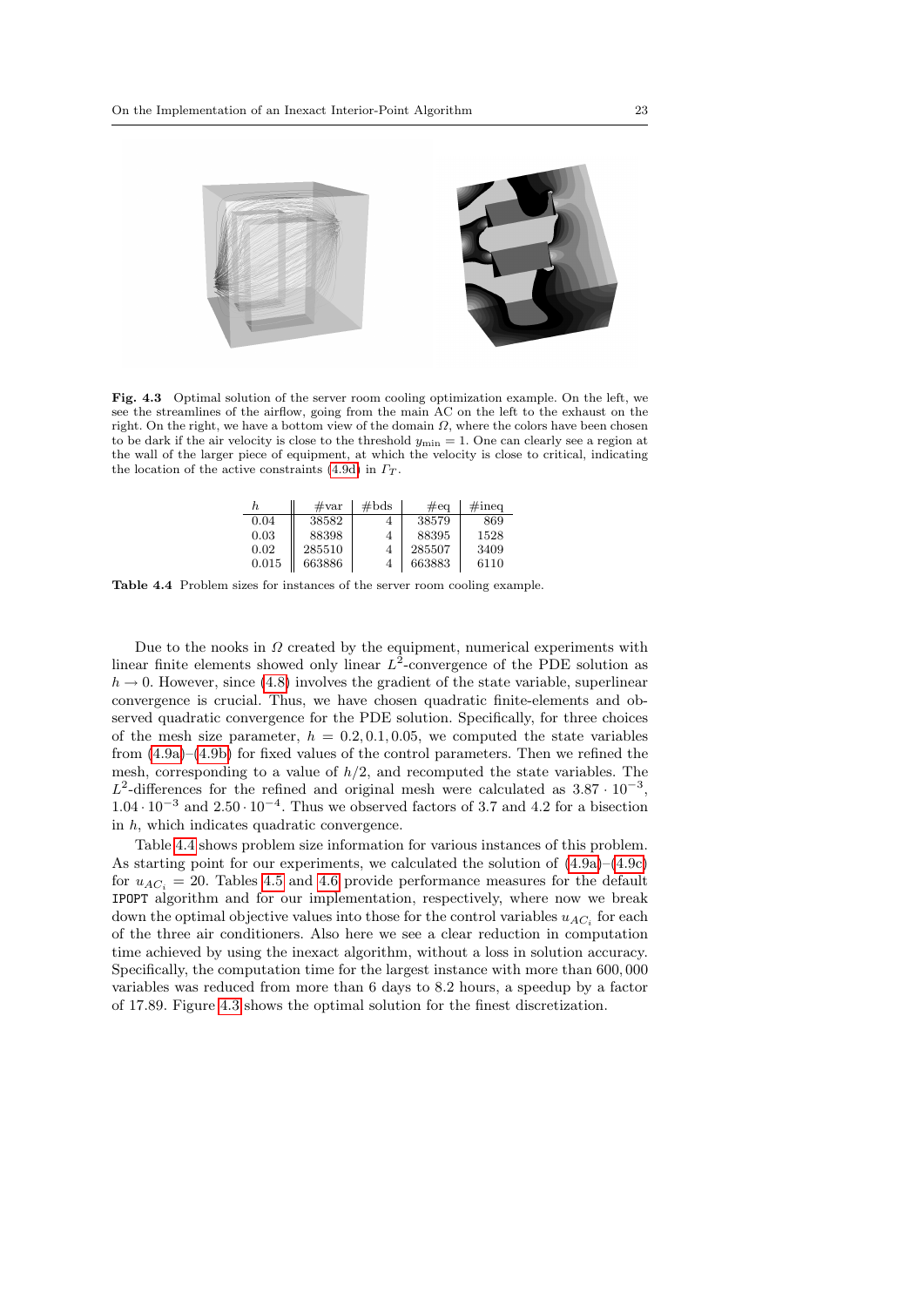24 Frank E. Curtis et al.

<span id="page-24-2"></span><span id="page-24-1"></span>

|  |                                           |  |         | $\parallel$ it $\parallel$ $f(x_*)$ $\parallel$ $AC_1$ $\parallel$ $AC_2$ $\parallel$ $AC_3$ $\parallel$ CPUs $\parallel$ CPUs/it |         |
|--|-------------------------------------------|--|---------|-----------------------------------------------------------------------------------------------------------------------------------|---------|
|  | $0.04$   23   15.4372   15.102   0.335    |  | $0.0$   | $1019.16$                                                                                                                         | 44.31   |
|  | $0.03$    21    15.5283   15.235   0.293  |  |         | $0.0 \parallel 4511.48 \parallel$                                                                                                 | 214.83  |
|  | $0.02$    33    15.5694   15.311   0.258  |  | $0.0$   | 69427.33                                                                                                                          | 2103.86 |
|  | $0.015$    32    15.6509   15.428   0.223 |  | $0.0\,$ | $\parallel$ 528320.22   16510.01                                                                                                  |         |

Table 4.5 Performance measures for the default algorithm applied to the server room cooling example.

| h |                                                                                                                                |  | $\parallel$ it $\parallel f(x_*) \parallel AC_1 \parallel AC_2 \parallel AC_3 \parallel$ CPUs   CPUs/it   speedup |        |      |
|---|--------------------------------------------------------------------------------------------------------------------------------|--|-------------------------------------------------------------------------------------------------------------------|--------|------|
|   |                                                                                                                                |  |                                                                                                                   |        | 1.64 |
|   | $\begin{array}{ c c c c c c c c c } \hline 0.03 & \  & 24 & \  & 15.5283 & \  & 15.235 & \  & 0.293 & \  \ \hline \end{array}$ |  | $0.0$    1710.30   71.26                                                                                          |        | 2.64 |
|   |                                                                                                                                |  | $0.02$    28    15.5694   15.311   0.258   0.0    10008.50                                                        | 357.45 | 6.94 |
|   |                                                                                                                                |  | $0.015$    27    15.6509   15.428   0.223   0.0    29526.53   1093.58   17.89                                     |        |      |

Table 4.6 Performance measures for the inexact algorithm applied to the server room cooling example.

In this example, the default settings for the preconditioner thresholds were sufficient in each iteration, so that no tightening occurred. For the  $h = 0.015$  case, the computation time for the preconditioner ranged from 164 to 234 seconds (with an average of 204 seconds), the number of SQMR iterations was 204–1129 with an average of 396, and the time spent in SQMR ranged from 365 to 2018 seconds (with an average of 719 seconds). While there is some variation, we did not observe such a clear degeneration of computation time per iteration towards the end of the optimization as we saw for the example in §[4.2.](#page-17-0)

### <span id="page-24-0"></span>5 Conclusion and Final Remarks

We have presented a detailed description of an implementation of a primal-dual interior-point method for large-scale nonconvex optimization where the search directions are computed inexactly by means of an iterative linear system solver. Ideally, the algorithm computes a search direction through the inexact solution of a single linear system (as in [\[14\]](#page-25-9)). However, when appropriate, it falls back on the step decomposition strategy proposed in [\[20\]](#page-26-0) so that, overall, the strong global convergence properties presented in [\[20\]](#page-26-0) are attained. Numerical experiments on a large set of test problems and on two PDE-constrained optimization problems have also been presented. These results demonstrate the robustness of the approach and illustrate the significant speedup our algorithm attains when compared to an algorithm based on direct factorizations of the primal-dual system matrices.

As mentioned at the end of §[4.2,](#page-17-0) we have observed a decrease in effectiveness of the preconditioner as the barrier parameter approaches zero. It remains a subject of future research to explore whether the specific structure of the ill-conditioning caused by the log-barrier terms can be handled efficiently within the incompletefactorization-based preconditioner described in §[3.4.](#page-14-0)

In our experiments with PDE-constrained optimization problems, we did not use any tailored preconditioners that take into account the spectral properties of the discrete differential operators which appear as a submatrix of the constraint Jacobian  $A_k$ . Note, however, that their use is not entirely straightforward. The challenge lies in constructing a preconditioner for the entire iteration matrix [\(2.9\)](#page-6-1)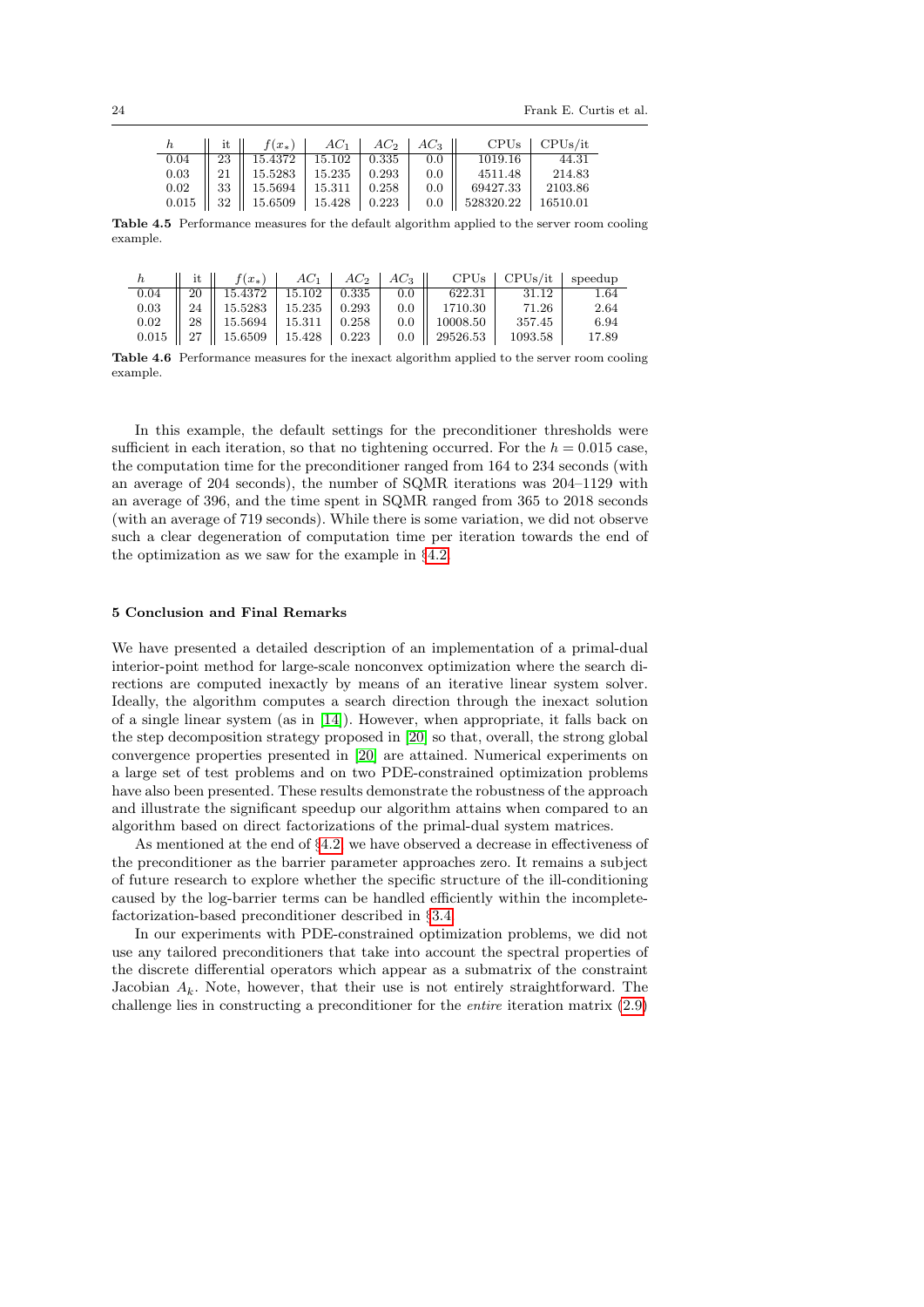that efficiently employs such a tailored PDE preconditioner. Because this matrix includes the Hessian of the barrier term, it becomes increasingly ill-conditioned as  $\mu \rightarrow 0$ , and it is an open question whether it can be preconditioned efficiently.

#### Acknowledgments

The authors thank Michael Henderson, Vanessa Lopez, and Ulisses Mello for suggesting the server room airflow example, and Madam Sathe for discussions regarding the preconditioner. They also thank the anonymous referees whose comments and suggestions led to significant improvements. Johannes Huber gratefully acknowledges financial support from IBM during his summer internship at the IBM Watson Research Center.

### References

- <span id="page-25-13"></span>1. G. Al-Jeiroudi, J. Gondzio, and J. Hall. Preconditioning indefinite systems in interior point methods for large scale linear optimisation. Optimization Methods and Software, 23(3):345–364, 2008.
- <span id="page-25-3"></span>2. V. Arnautu and P. Neittaanmaki. Optimal Control from Theory to Computer Programs. Kluwer Academic Publishers, Dordrecht, Netherlands, 2003.
- <span id="page-25-12"></span>3. S. Balay, J. Brown, K. Buschelman, V. Eijkhout, W. D. Gropp, D. Kaushik, M. G. Knepley, L. C. McInnes, B. F. Smith, and H. Zhang. PETSc users manual. Technical Report ANL-95/11 - Revision 3.1, Argonne National Laboratory, 2010.
- <span id="page-25-14"></span>4. M. Benzi, G. H. Golub, and J. Liesen. Numerical solution of saddle point problems. Acta Numerica, (14):1–137, 2005.
- <span id="page-25-4"></span>5. J. T. Betts. Practical Methods for Optimal Control Using Nonlinear Programming. Advances in Design and Control. SIAM, Philadelphia, PA, USA, 2001.
- <span id="page-25-0"></span>6. L. T. Biegler, O. Ghattas, M. Heinkenschloss, D. Keyes, and B. Van Bloemen Waanders. Real-Time PDE-Constrained Optimization. Computational Science and Engineering. SIAM, Philadelphia, PA, 2007.
- <span id="page-25-1"></span>7. L. T. Biegler, O. Ghattas, M. Heinkenschloss, and B. Van Bloemen Waanders, editors. Large-Scale PDE-Constrained Optimization. Lecture Notes in Computational Science and Engineering. Springer-Verlag, Berlin, Heidelberg, New York, 2003.
- <span id="page-25-5"></span>8. G. Biros and O. Ghattas. Inexactness Issues in the Lagrange-Newton-Krylov-Schur Method for PDE-constrained Optimization. In L. T. Biegler, O. Ghattas, M. Heinkenschloss, and B. Van Bloemen Waanders, editors, Large-Scale PDE-Constrained Optimization, pages 93–114, New York, NY, USA, 2003. Springer.
- <span id="page-25-6"></span>9. G. Biros and O. Ghattas. Parallel Lagrange-Newton-Krylov-Schur Methods for PDE-Constrained Optimization. Part I: The Krylov-Schur Solver. SIAM Journal on Scientific Computing, 27(2):687–713, 2005.
- <span id="page-25-7"></span>10. G. Biros and O. Ghattas. Parallel Lagrange-Newton-Krylov-Schur Methods for PDE-Constrained Optimization. Part II: The Lagrange-Newton Solver and Its Application to Optimal Control of Steady Viscous Flows. SIAM Journal on Scientific Computing, 27(2):714–739, 2005.
- <span id="page-25-11"></span>11. M. Bollhöfer and Y. Saad. Multilevel Preconditioners Constructed from Inverse-Based ILUs. SIAM Journal on Scientific Computing, 27(5):1627–1650, 2006.
- <span id="page-25-2"></span>12. A. Borzi and V. Schulz. Multigrid Methods for PDE Optimization. SIAM Review, 51(2):361–395, 2009.
- <span id="page-25-8"></span>13. R. H. Byrd, F. E. Curtis, and J. Nocedal. An Inexact SQP Method for Equality Constrained Optimization. SIAM Journal on Optimization, 19(1):351–369, 2008.
- <span id="page-25-9"></span>14. R. H. Byrd, F. E. Curtis, and J. Nocedal. An Inexact Newton Method for Nonconvex Equality Constrained Optimization. Mathematical Programming, 122(2):273–299, 2010.
- <span id="page-25-10"></span>15. R. H. Byrd, J.-Ch. Gilbert, and J. Nocedal. A Trust Region Method Based on Interior Point Techniques for Nonlinear Programming. Mathematical Programming, 89(1):149–185, 2000.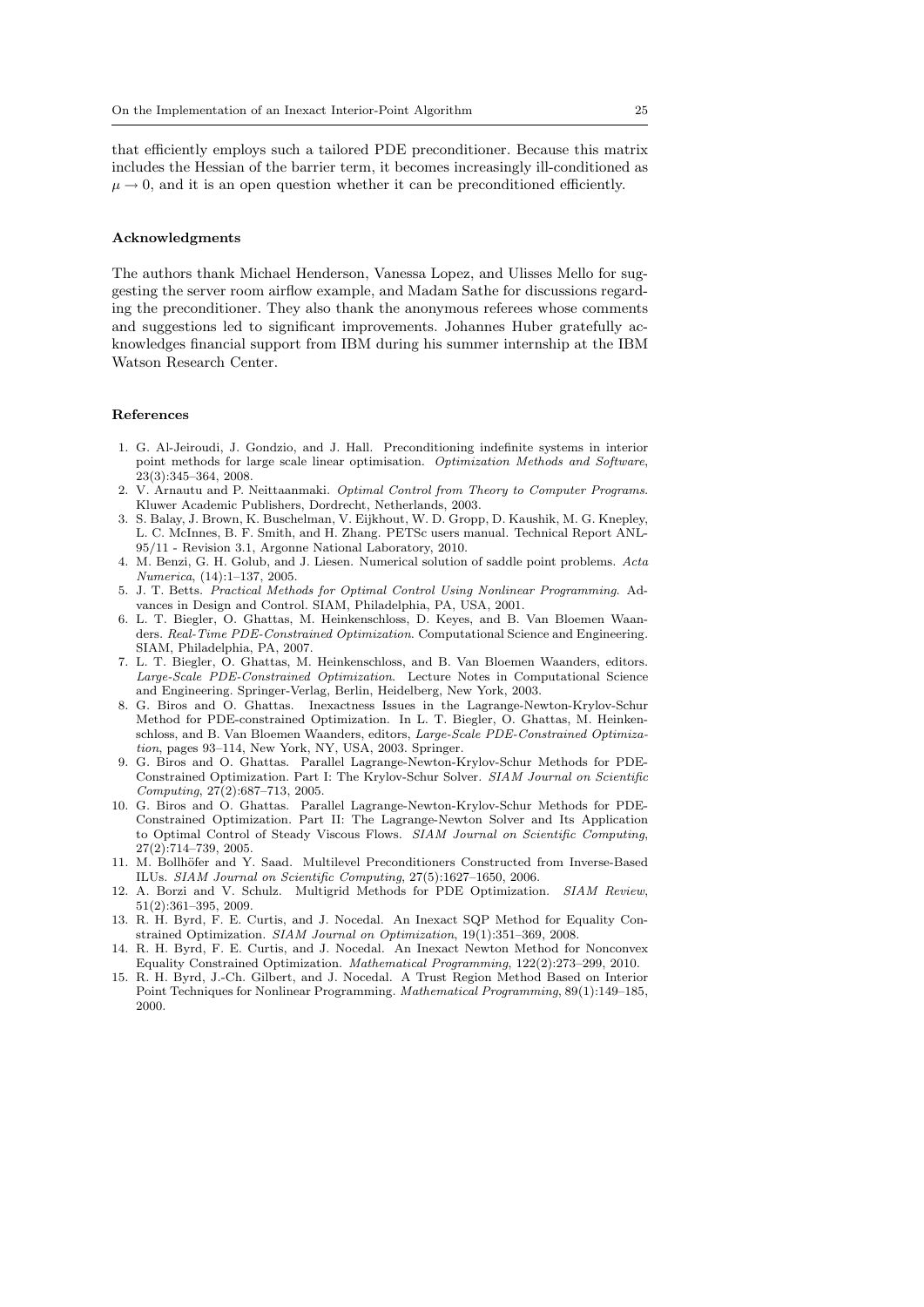- <span id="page-26-14"></span>16. R. H. Byrd, M. E. Hribar, and J. Nocedal. An Interior Point Algorithm for Large-Scale Nonlinear Programming. SIAM Journal on Optimization, 9(4):877–900, 1999.
- <span id="page-26-18"></span>17. A.K. Cline, Cleve B. Moler, G.W. Stewart, and J.H. Wilkinson. An estimate for the condition number of a matrix. SIAM J. Numer. Anal., 16:368–375, 1979.
- <span id="page-26-15"></span>18. F. E. Curtis and J. Nocedal. Flexible Penalty Functions for Nonlinear Constrained Optimization. IMA Journal of Numerical Analysis, 28(4):749–769, 2008.
- <span id="page-26-10"></span>19. F. E. Curtis, J. Nocedal, and A. W¨achter. A Matrix-Free Algorithm for Equality Constrained Optimization Problems with Rank Deficient Jacobians. SIAM Journal on Optimization, 20(3):1224–1249, 2009.
- <span id="page-26-0"></span>20. F. E. Curtis, O. Schenk, and A. W¨achter. An Interior-Point Algorithm for Nonlinear Optimization with Inexact Step Computations. SIAM Journal on Scientific Computing, 32(6):3447–3475, 2010.
- <span id="page-26-11"></span>21. R. S. Dembo, S. C. Eisenstat, and T. Steihaug. Inexact Newton Methods. SIAM Journal on Numerical Analysis, 19(2):400–408, 1982.
- <span id="page-26-2"></span>22. M. Fisher, J. Nocedal, Y. Trémolet, and S. J. Wright. Data Assimilation in Weather Forecasting: A Case Study in PDE-Constrained Optimization. Optimization and Engineering, 10(3):409–426, 2009.
- <span id="page-26-23"></span>23. R. Fourer, D. M. Gay, and B. W. Kernighan. AMPL: A Modeling Language for Mathematical Programming. Brooks/Cole, 2002.
- <span id="page-26-19"></span>24. R. W. Freund. Preconditioning of Symmetric, but Highly Indefinite Linear Systems. In A. Sydow, editor, 15th IMACS World Congress on Scientific Computation, Modelling and Applied Mathematics, pages 551–556, Berlin, 1997. Wissenschaft & Technik.
- <span id="page-26-21"></span>25. N. I. M. Gould, I. Bongartz, A. R. Conn, and Ph. L. Toint. CUTE: Constrained and Unconstrained Testing Environment. ACM Transactions on Mathematical Software, 21(1):123– 160, 1995.
- <span id="page-26-22"></span>26. N. I. M. Gould, D. Orban, and Ph. L. Toint. CUTEr and SifDec: A Constrained and Unconstrained Testing Environment, Revisited. ACM Transactions on Mathematical Software, 29(4):373–394, 2003.
- <span id="page-26-8"></span>27. E. Haber and U. M. Ascher. Preconditioned All-at-Once Methods for Large, Sparse Parameter Estimation Problems. Inverse Problems, 17:1847–1864, 2001.
- <span id="page-26-4"></span>28. M. Heinkenschloss and D. Ridzal. An Inexact Trust-Region SQP Method with Applications to PDE-Constrained Optimization. In K. Kunisch, G. Of, and O. Steinbach, editors, Numerical Mathematics and Advanced Applications: Proceedings of ENUMATH 2007, the 7th European Conference on Numerical Mathematics and Advanced Applications, Graz, Austria, pages 613–620. Springer, 2008.
- <span id="page-26-5"></span>29. M. Heinkenschloss and L. N. Vicente. Analysis of Inexact Trust-Region SQP Algorithms. SIAM Journal on Optimization, 12(2):283–302, 2002.
- <span id="page-26-1"></span>30. M. Hinze, R. Pinnau, M. Ulbrich, and S. Ulbrich. Optimization with PDE Constraints, volume 23 of Mathematical Modeling: Theory and Applications. Springer, Dordrecht, Netherlands, 2009.
- <span id="page-26-6"></span>31. H. Jäger and E. W. Sachs. Global Convergence of Inexact Reduced SQP Methods. Optimization Methods and Software, 7(2):83–110, 1997.
- <span id="page-26-17"></span>32. G. Karypis and V. Kumar. A fast and high quality multilevel scheme for partitioning irregular graphs. SIAM J. Scientific Computing, 20(1):359–392, 1998.
- <span id="page-26-20"></span>33. B. S. Kirk, J. W. Peterson, R. H. Stogner, and G. F. Carey. libMesh: A C++ Library for Parallel Adaptive Mesh Refinement/Coarsening Simulations. Engineering with Computers, 22(3–4):237–254, 2006.
- <span id="page-26-3"></span>34. D. E. Kirk. Optimal Control Theory: An Introduction. Prentice-Hall, Englewood Cliffs, NJ, USA, 1970.
- <span id="page-26-12"></span>35. R. P. Pawlowski, J. P. Simonis, H. F. Walker, and J. N. Shadid. Inexact Newton Dogleg Methods. SIAM Journal on Numerical Analysis, 46(4):2112–2132, 2008.
- <span id="page-26-13"></span>36. M. J. D. Powell. A Hybrid Method for Nonlinear Equations. In P. Rabinowitz, editor, Numerical Methods for Nonlinear Algebraic Equations, pages 87–114, London, 1970. Gordon and Breach.
- <span id="page-26-9"></span>37. E. E. Prudencio, R. H. Byrd, and X.-C. Cai. Parallel Full Space SQP Lagrange-Newton-Krylov-Schwarz Algorithms for PDE-Constrained Optimization Problems. SIAM Journal on Scientific Computing, 27(4):1305–1328, 2005.
- <span id="page-26-7"></span>38. D. Ridzal. Trust-Region SQP Methods with Inexact Linear System Solves for Large-Scale Optimization. PhD thesis, Rice University, 2006.
- <span id="page-26-16"></span>39. O. Schenk, M. Bollhöfer, and R. A. Roemer. On Large Scale Diagonalization Techniques for the Anderson Model of Localization. SIAM Journal on Scientific Computing, 28(3):963– 983, 2006.